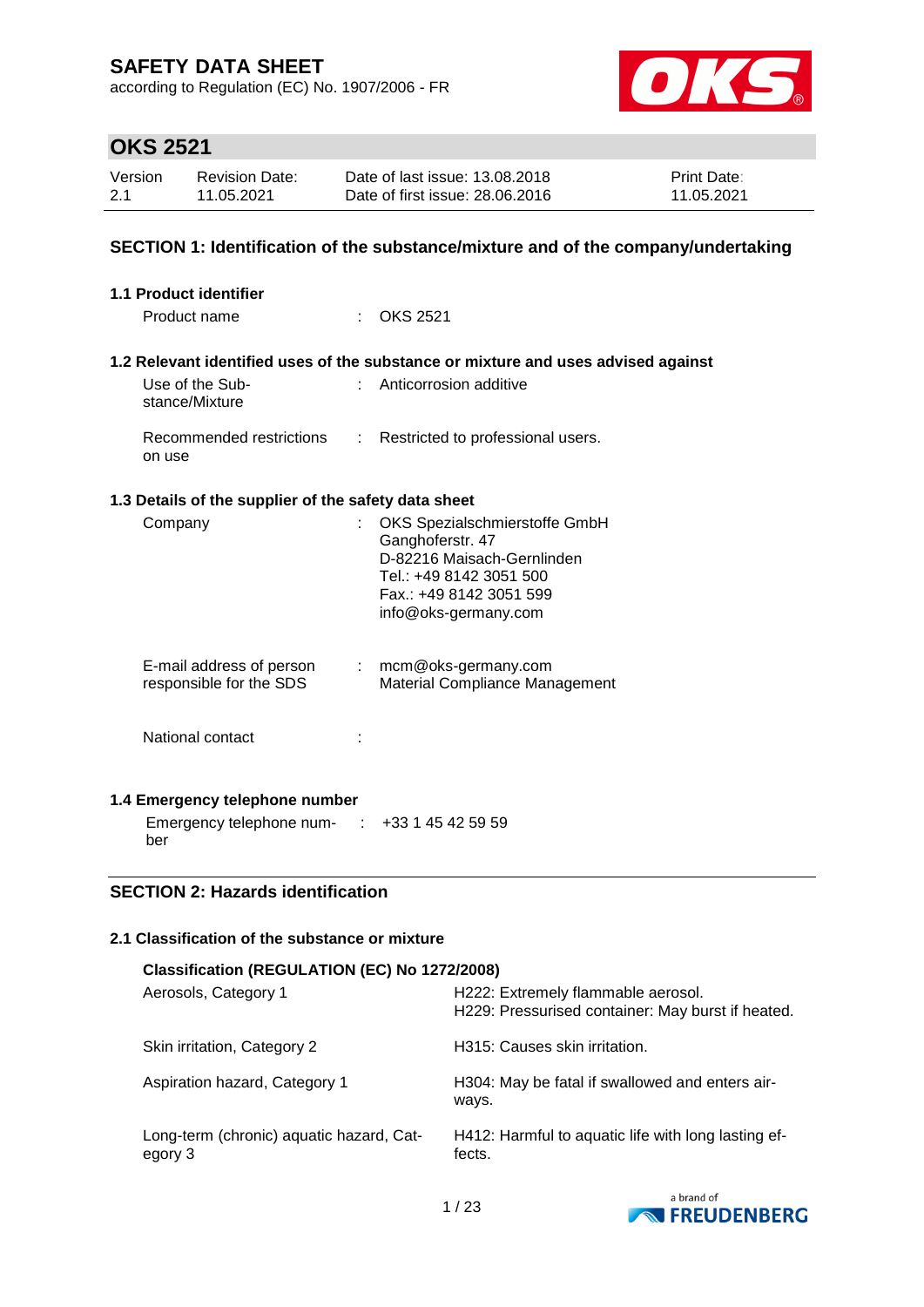according to Regulation (EC) No. 1907/2006 - FR



### **OKS 2521**

| Version | Revision Date: | Date of last issue: 13.08.2018  | <b>Print Date:</b> |
|---------|----------------|---------------------------------|--------------------|
| 2.1     | 11.05.2021     | Date of first issue: 28,06,2016 | 11.05.2021         |

#### **2.2 Label elements**

| Labelling (REGULATION (EC) No 1272/2008) |                                                                          |                                                                                                                                                                                                                         |
|------------------------------------------|--------------------------------------------------------------------------|-------------------------------------------------------------------------------------------------------------------------------------------------------------------------------------------------------------------------|
| Hazard pictograms                        |                                                                          |                                                                                                                                                                                                                         |
| Signal word                              | Danger                                                                   |                                                                                                                                                                                                                         |
| <b>Hazard statements</b>                 | H <sub>222</sub><br>H <sub>229</sub><br>H <sub>304</sub><br>H315<br>H412 | Extremely flammable aerosol.<br>Pressurised container: May burst if heated.<br>May be fatal if swallowed and enters air-<br>ways.<br>Causes skin irritation.<br>Harmful to aquatic life with long lasting ef-<br>fects. |
| Precautionary statements                 | <b>Prevention:</b>                                                       |                                                                                                                                                                                                                         |
|                                          | P210                                                                     | Keep away from heat, hot surfaces, sparks,<br>open flames and other ignition sources. No<br>smoking.                                                                                                                    |
|                                          | P <sub>211</sub>                                                         | Do not spray on an open flame or other<br>ignition source.                                                                                                                                                              |
|                                          | P <sub>251</sub>                                                         | Do not pierce or burn, even after use.                                                                                                                                                                                  |
|                                          | <b>Response:</b>                                                         |                                                                                                                                                                                                                         |
|                                          | $P301 + P310$                                                            | IF SWALLOWED: Immediately call a<br>POISON CENTER/ doctor.                                                                                                                                                              |
|                                          | P331                                                                     | Do NOT induce vomiting.                                                                                                                                                                                                 |
|                                          | Storage:                                                                 |                                                                                                                                                                                                                         |
|                                          | $P410 + P412$                                                            | Protect from sunlight. Do not expose to<br>temperatures exceeding 50 °C/ 122 °F.                                                                                                                                        |

Hazardous components which must be listed on the label: xylene

#### **2.3 Other hazards**

This substance/mixture contains no components considered to be either persistent, bioaccumulative and toxic (PBT), or very persistent and very bioaccumulative (vPvB) at levels of 0.1% or higher.

### **SECTION 3: Composition/information on ingredients**

#### **3.2 Mixtures**

| Chemical nature | Active agent with propellant and solvent. |
|-----------------|-------------------------------------------|
|                 | Metal powder                              |

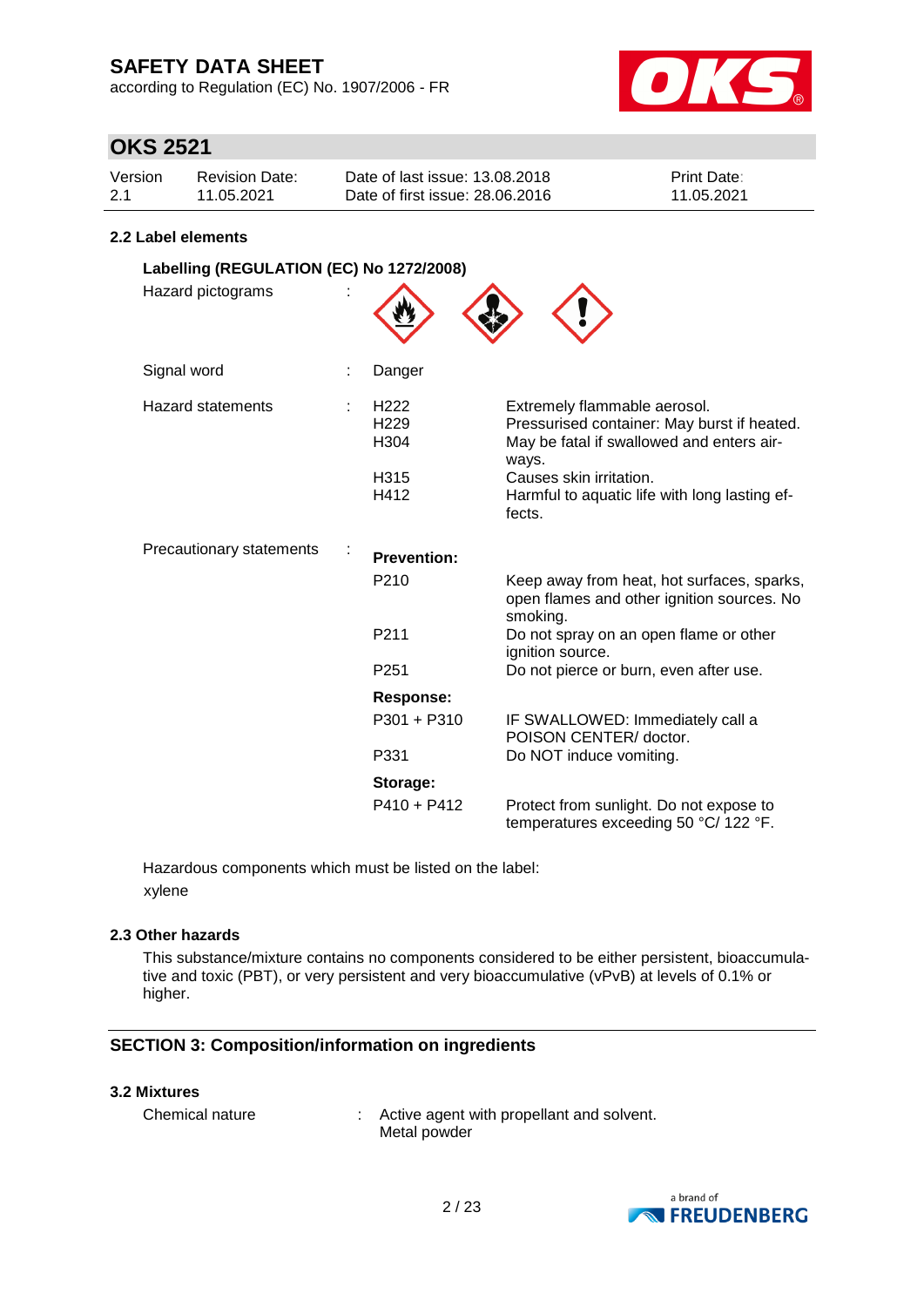according to Regulation (EC) No. 1907/2006 - FR



# **OKS 2521**

| Version | <b>Revision Date:</b> | Date of last issue: 13.08.2018  | <b>Print Date:</b> |
|---------|-----------------------|---------------------------------|--------------------|
| 2.1     | 11.05.2021            | Date of first issue: 28,06,2016 | 11.05.2021         |

### **Components**

| Chemical name      | CAS-No.<br>EC-No.<br>Index-No.<br>Registration number | Classification                         | Concentration<br>limits<br>M-Factor<br><b>Notes</b> | Concentration<br>(% w/w) |  |  |  |  |
|--------------------|-------------------------------------------------------|----------------------------------------|-----------------------------------------------------|--------------------------|--|--|--|--|
| xylene             | 1330-20-7                                             | Flam. Liq.3; H226                      |                                                     | $>= 30 - 50$             |  |  |  |  |
|                    | 215-535-7                                             | Acute Tox.4; H332<br>Acute Tox.4; H312 |                                                     |                          |  |  |  |  |
|                    | 601-022-00-9                                          | Skin Irrit.2; H315<br>Asp. Tox.1; H304 |                                                     |                          |  |  |  |  |
| propane            | 74-98-6<br>200-827-9                                  | Flam. Gas1A;<br>H220                   |                                                     | $>= 20 - < 30$           |  |  |  |  |
|                    |                                                       | Press. GasCompr.                       | Note U (table                                       |                          |  |  |  |  |
|                    | 601-003-00-5                                          | Gas; H280                              | 3.1)                                                |                          |  |  |  |  |
|                    | 01-2119486944-21-<br><b>XXXX</b>                      |                                        |                                                     |                          |  |  |  |  |
|                    |                                                       |                                        |                                                     |                          |  |  |  |  |
| isobutane          | 75-28-5                                               | Flam. Gas1A;                           |                                                     | $>= 1 - 10$              |  |  |  |  |
|                    | 200-857-2                                             | H <sub>220</sub>                       | Note U (table                                       |                          |  |  |  |  |
|                    | 601-004-00-0                                          | Press. GasCompr.<br>Gas; H280          | 3.1), Note C                                        |                          |  |  |  |  |
|                    | 01-2119485395-27-                                     |                                        |                                                     |                          |  |  |  |  |
|                    | <b>XXXX</b>                                           |                                        |                                                     |                          |  |  |  |  |
| acetone            | 67-64-1                                               | Flam. Liq.2; H225                      |                                                     | $>= 1 - 10$              |  |  |  |  |
|                    | 200-662-2                                             | Eye Irrit.2; H319                      |                                                     |                          |  |  |  |  |
|                    | 606-001-00-8                                          | STOT SE3; H336                         |                                                     |                          |  |  |  |  |
|                    | 01-2119471330-49-                                     |                                        |                                                     |                          |  |  |  |  |
|                    | <b>XXXX</b>                                           |                                        |                                                     |                          |  |  |  |  |
| ethylbenzene       | 100-41-4, 100-41-4                                    | Flam. Liq.2; H225                      |                                                     | $>= 1 - 10$              |  |  |  |  |
|                    | 202-849-4                                             | Acute Tox.4; H332                      |                                                     |                          |  |  |  |  |
|                    | 601-023-00-4                                          | STOT RE2; H373<br>Asp. Tox.1; H304     |                                                     |                          |  |  |  |  |
|                    |                                                       |                                        |                                                     |                          |  |  |  |  |
| zinc powder - zinc | 7440-66-6                                             | Aquatic Acute1;                        |                                                     | $>= 0,25 - 1$            |  |  |  |  |
| dust (stabilised)  | 231-175-3                                             | H400<br>Aquatic Chronic1;              | M-Factor: 1/1                                       |                          |  |  |  |  |
|                    | 030-001-01-9                                          | H410                                   |                                                     |                          |  |  |  |  |
|                    | 01-2119467174-37-                                     |                                        |                                                     |                          |  |  |  |  |
|                    | <b>XXXX</b>                                           |                                        |                                                     |                          |  |  |  |  |
|                    | Substances with a workplace exposure limit :          |                                        |                                                     |                          |  |  |  |  |
| butane             | 106-97-8                                              | Flam. Gas1A;                           |                                                     | $>= 10 - 20$             |  |  |  |  |
|                    | 203-448-7                                             | H <sub>220</sub>                       |                                                     |                          |  |  |  |  |
|                    |                                                       | Press. GasCompr.                       | Note U (table                                       |                          |  |  |  |  |
|                    | 601-004-00-0                                          | Gas; H280                              | 3.1), Note C                                        |                          |  |  |  |  |

For explanation of abbreviations see section 16.

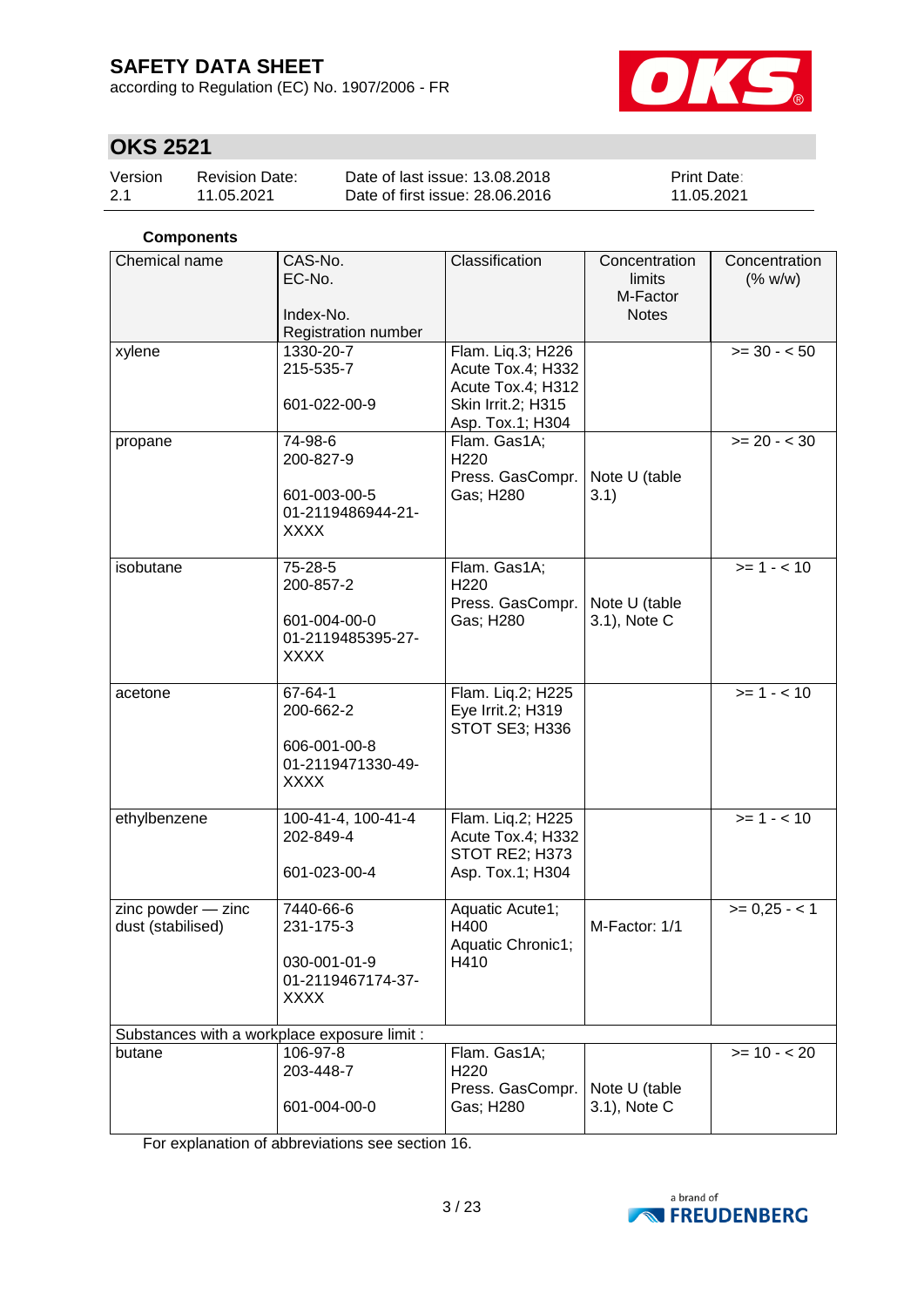according to Regulation (EC) No. 1907/2006 - FR



# **OKS 2521**

| Version | <b>Revision Date:</b> | Date of last issue: 13.08.2018  | <b>Print Date:</b> |
|---------|-----------------------|---------------------------------|--------------------|
| 2.1     | 11.05.2021            | Date of first issue: 28,06,2016 | 11.05.2021         |

#### **SECTION 4: First aid measures**

| If inhaled              | Obtain medical attention.                                                                   |
|-------------------------|---------------------------------------------------------------------------------------------|
|                         | Remove person to fresh air. If signs/symptoms continue, get<br>medical attention.           |
|                         | Keep patient warm and at rest.                                                              |
|                         | If unconscious, place in recovery position and seek medical<br>advice.                      |
|                         | Keep respiratory tract clear.                                                               |
|                         | If breathing is irregular or stopped, administer artificial respira-<br>tion.               |
| In case of skin contact | Take off all contaminated clothing immediately.                                             |
|                         | Wash off immediately with soap and plenty of water.                                         |
|                         | Get medical attention immediately if irritation develops and<br>persists.                   |
|                         | Wash clothing before reuse.                                                                 |
|                         | Thoroughly clean shoes before reuse.                                                        |
| In case of eye contact  | Rinse immediately with plenty of water, also under the eyelids,<br>for at least 10 minutes. |
|                         | If eye irritation persists, consult a specialist.                                           |
| If swallowed            | Move the victim to fresh air.                                                               |
|                         | Keep respiratory tract clear.                                                               |
|                         | Do NOT induce vomiting.                                                                     |
|                         | Obtain medical attention.<br>Rinse mouth with water.                                        |
|                         | Aspiration hazard if swallowed - can enter lungs and cause                                  |
|                         | damage.                                                                                     |

### **4.2 Most important symptoms and effects, both acute and delayed**

| Symptoms     | Inhalation may provoke the following symptoms:<br>Unconsciousness<br><b>Dizziness</b><br><b>Drowsiness</b><br>Headache<br>Nausea<br><b>Tiredness</b><br>Skin contact may provoke the following symptoms:<br>Erythema |
|--------------|----------------------------------------------------------------------------------------------------------------------------------------------------------------------------------------------------------------------|
|              | Aspiration may cause pulmonary oedema and pneumonitis.                                                                                                                                                               |
| <b>Risks</b> | Risk of product entering the lungs on vomiting after ingestion.<br>Health injuries may be delayed.<br>Causes skin irritation.                                                                                        |

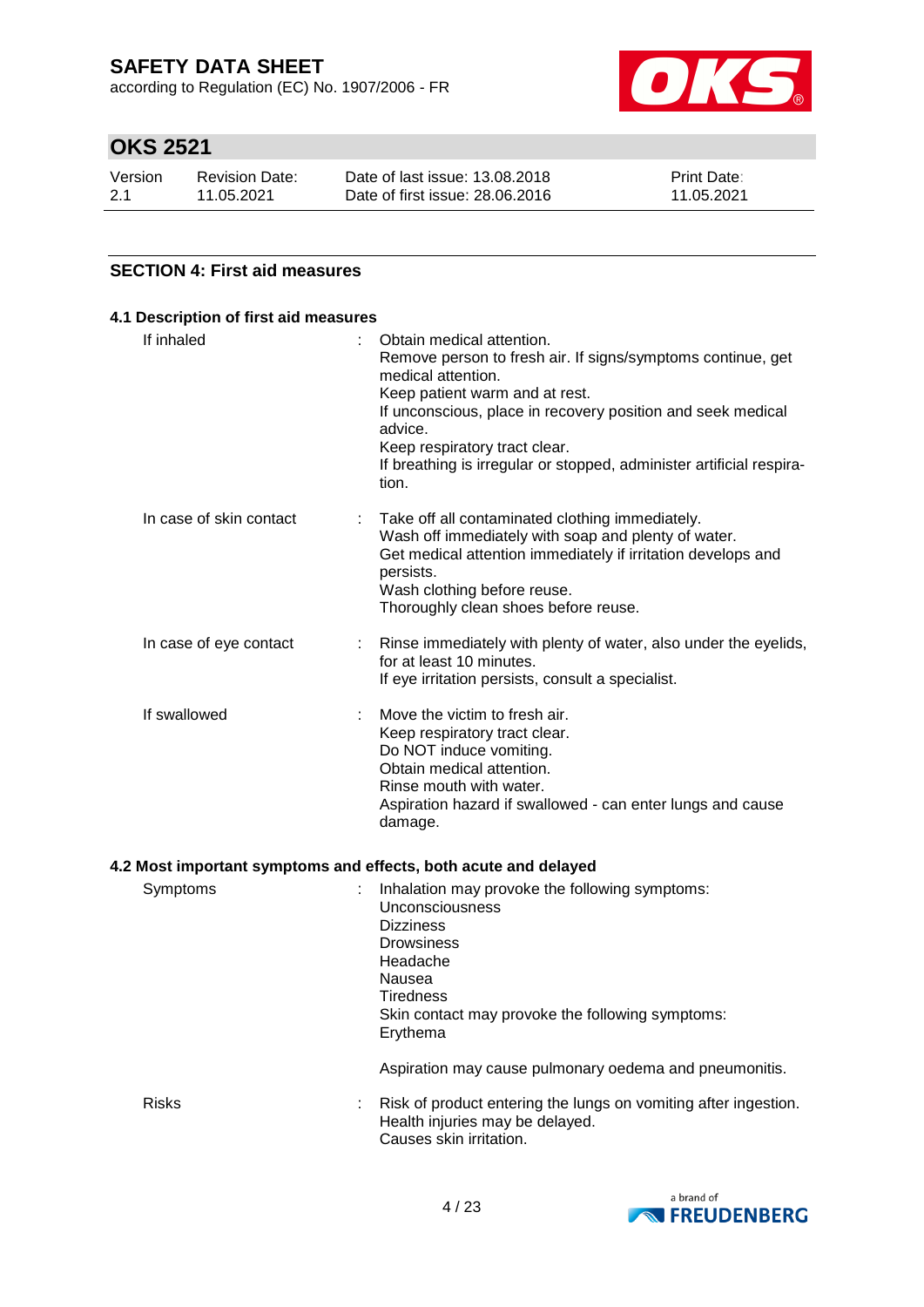according to Regulation (EC) No. 1907/2006 - FR



### **OKS 2521**

| Version | Revision Date: | Date of last issue: 13.08.2018  | <b>Print Date:</b> |
|---------|----------------|---------------------------------|--------------------|
| 2.1     | 11.05.2021     | Date of first issue: 28,06,2016 | 11.05.2021         |

### **4.3 Indication of any immediate medical attention and special treatment needed**

Treatment : Treat symptomatically.

### **SECTION 5: Firefighting measures**

#### **5.1 Extinguishing media**

| Suitable extinguishing media : ABC powder |                         |
|-------------------------------------------|-------------------------|
| Unsuitable extinguishing<br>media         | : High volume water jet |

#### **5.2 Special hazards arising from the substance or mixture**

| Specific hazards during fire-<br>fighting  | $\sim$ 100 $\sim$ | Fire Hazard<br>Do not let product enter drains.                                                       |
|--------------------------------------------|-------------------|-------------------------------------------------------------------------------------------------------|
|                                            |                   | Contains gas under pressure; may explode if heated.                                                   |
|                                            |                   | Beware of vapours accumulating to form explosive concentra-                                           |
|                                            |                   | tions. Vapours can accumulate in low areas.                                                           |
| Hazardous combustion prod- : Carbon oxides |                   |                                                                                                       |
| ucts                                       |                   |                                                                                                       |
| 5.3 Advice for firefighters                |                   |                                                                                                       |
| Special protective equipment :             |                   | In the event of fire, wear self-contained breathing apparatus.                                        |
| for firefighters                           |                   | Use personal protective equipment. Exposure to decomposi-<br>tion products may be a hazard to health. |
| Further information                        |                   | Standard procedure for chemical fires.                                                                |
|                                            |                   | Collect contaminated fire extinguishing water separately. This                                        |
|                                            |                   | must not be discharged into drains.                                                                   |
|                                            |                   | Cool containers/tanks with water spray.                                                               |

### **SECTION 6: Accidental release measures**

#### **6.1 Personal precautions, protective equipment and emergency procedures**

| Personal precautions | : Evacuate personnel to safe areas.                        |
|----------------------|------------------------------------------------------------|
|                      | Ensure adequate ventilation.                               |
|                      | Remove all sources of ignition.                            |
|                      | Do not breathe vapours or spray mist.                      |
|                      | Refer to protective measures listed in sections 7 and 8.   |
|                      | Only qualified personnel equipped with suitable protective |
|                      | equipment may intervene.                                   |

#### **6.2 Environmental precautions**

| Environmental precautions | Do not allow contact with soil, surface or ground water. |
|---------------------------|----------------------------------------------------------|
|                           | Prevent further leakage or spillage if safe to do so.    |

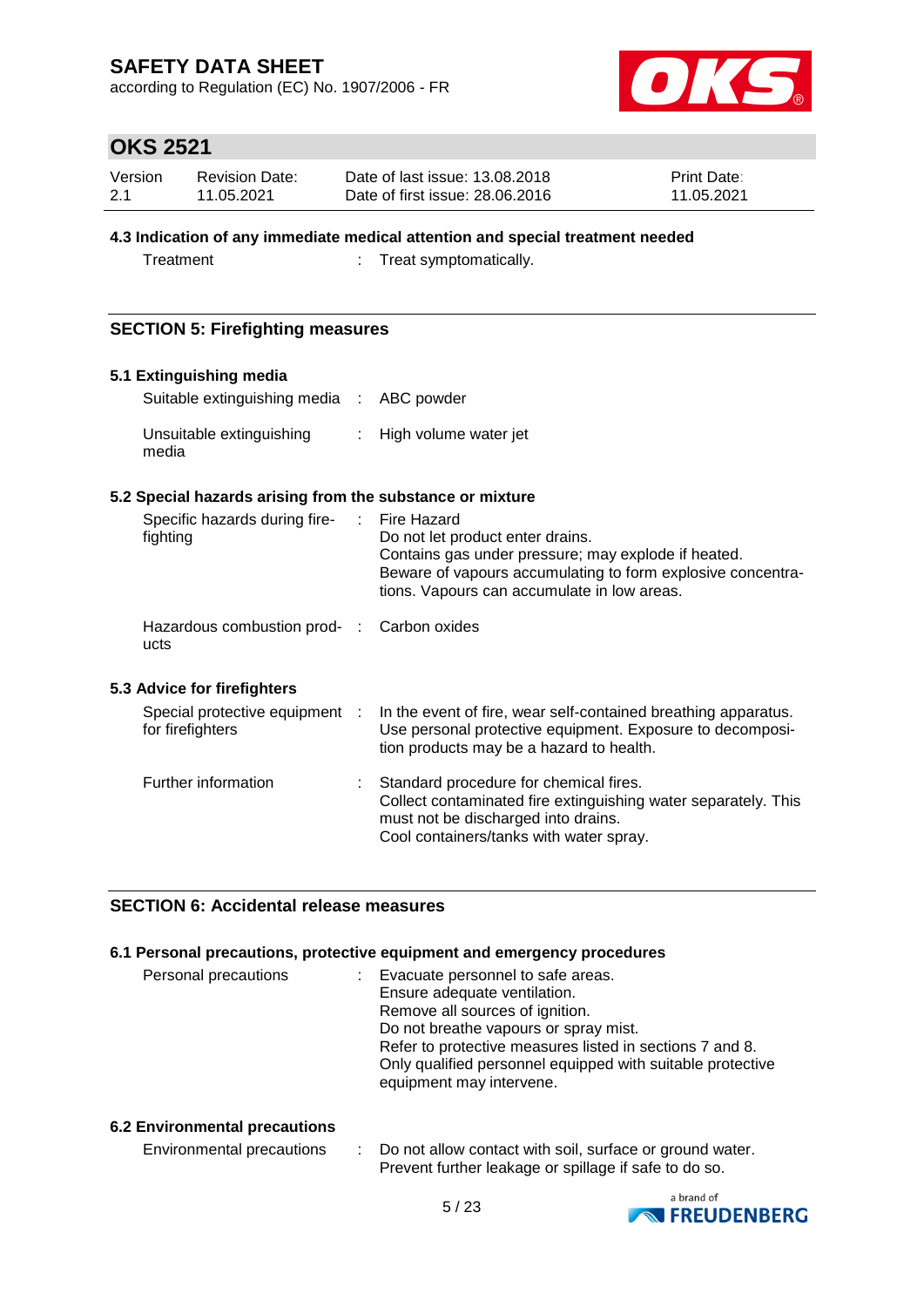according to Regulation (EC) No. 1907/2006 - FR



# **OKS 2521**

| Version<br>2.1 | <b>Revision Date:</b><br>11.05.2021 |                                                                                          | Date of last issue: 13.08.2018<br>Date of first issue: 28,06,2016                                                       | Print Date:<br>11.05.2021 |
|----------------|-------------------------------------|------------------------------------------------------------------------------------------|-------------------------------------------------------------------------------------------------------------------------|---------------------------|
|                |                                     | If the product contaminates rivers and lakes or drains inform<br>respective authorities. |                                                                                                                         |                           |
|                | Methods for cleaning up             |                                                                                          | 6.3 Methods and material for containment and cleaning up<br>Contain spillage, and then collect with non-combustible ab- |                           |

sorbent material, (e.g. sand, earth, diatomaceous earth, vermiculite) and place in container for disposal according to local / national regulations (see section 13). Keep in suitable, closed containers for disposal. Non-sparking tools should be used.

#### **6.4 Reference to other sections**

For personal protection see section 8.

### **SECTION 7: Handling and storage**

#### **7.1 Precautions for safe handling**

| Advice on safe handling | : Do not use in areas without adequate ventilation.<br>Do not breathe vapours or spray mist.<br>In case of insufficient ventilation, wear suitable respiratory<br>equipment.<br>Avoid contact with skin and eyes.<br>For personal protection see section 8.<br>Keep away from fire, sparks and heated surfaces.<br>Smoking, eating and drinking should be prohibited in the ap-<br>plication area.<br>Wash hands and face before breaks and immediately after<br>handling the product.<br>Do not get in eyes or mouth or on skin.<br>Do not get on skin or clothing.<br>Do not ingest.<br>Do not use sparking tools.<br>These safety instructions also apply to empty packaging which<br>may still contain product residues.<br>Pressurized container: protect from sunlight and do not ex-<br>pose to temperatures exceeding 50 °C. Do not pierce or burn,<br>even after use. |
|-------------------------|--------------------------------------------------------------------------------------------------------------------------------------------------------------------------------------------------------------------------------------------------------------------------------------------------------------------------------------------------------------------------------------------------------------------------------------------------------------------------------------------------------------------------------------------------------------------------------------------------------------------------------------------------------------------------------------------------------------------------------------------------------------------------------------------------------------------------------------------------------------------------------|
| Hygiene measures        | Wash face, hands and any exposed skin thoroughly after<br>handling.                                                                                                                                                                                                                                                                                                                                                                                                                                                                                                                                                                                                                                                                                                                                                                                                            |

#### **7.2 Conditions for safe storage, including any incompatibilities**

| Requirements for storage | BEWARE: Aerosol is pressurized. Keep away from direct sun    |
|--------------------------|--------------------------------------------------------------|
| areas and containers     | exposure and temperatures over 50 °C. Do not open by force   |
|                          | or throw into fire even after use. Do not spray on flames or |
|                          | red-hot objects. Store in accordance with the particular na- |
|                          | tional regulations.                                          |

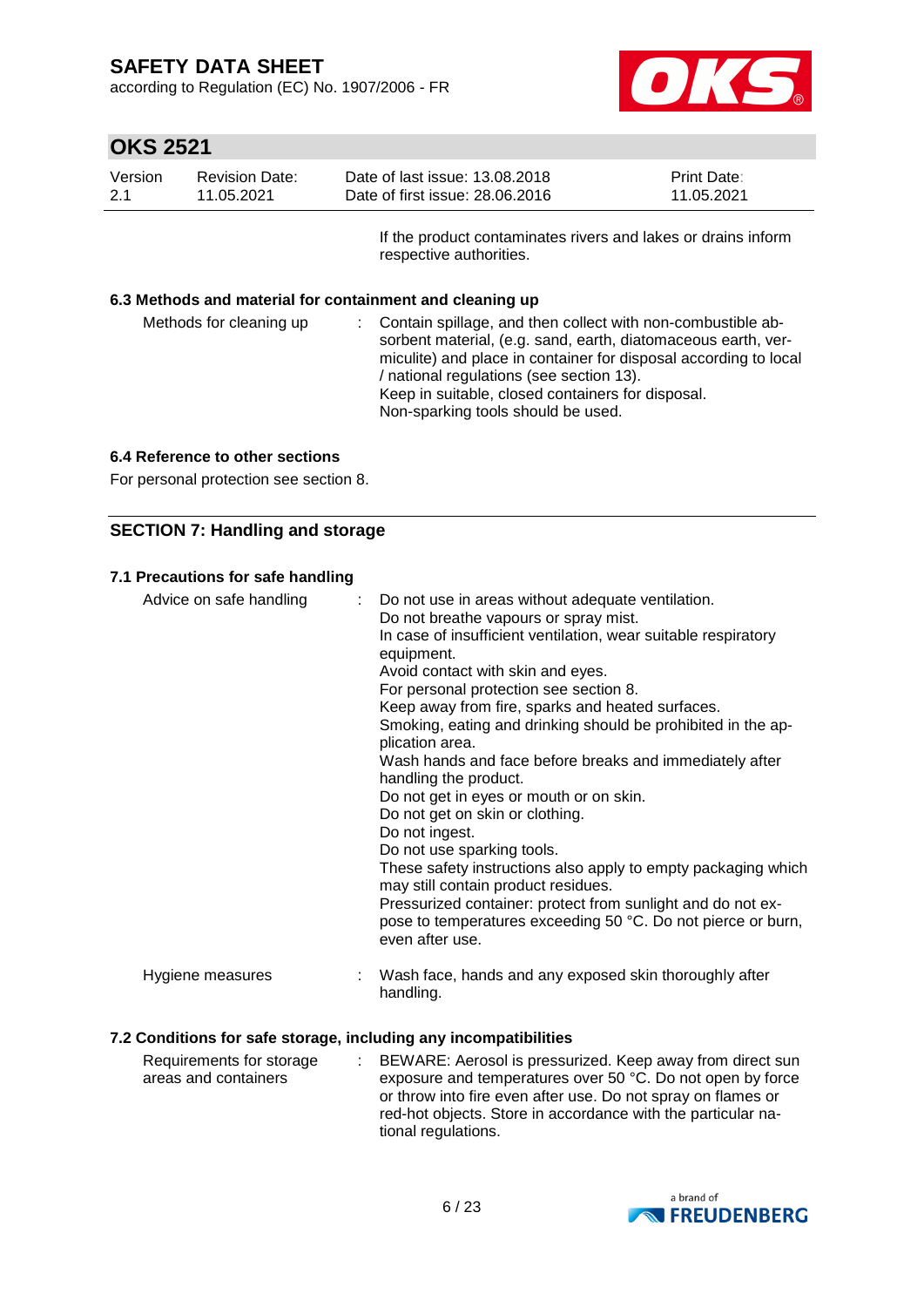according to Regulation (EC) No. 1907/2006 - FR



# **OKS 2521**

| Version | Revision Date: | Date of last issue: 13.08.2018  | <b>Print Date:</b> |
|---------|----------------|---------------------------------|--------------------|
| 2.1     | 11.05.2021     | Date of first issue: 28,06,2016 | 11.05.2021         |

### **7.3 Specific end use(s)**

Specific use(s) : Specific instructions for handling, not required.

### **SECTION 8: Exposure controls/personal protection**

#### **8.1 Control parameters**

#### **Occupational Exposure Limits**

| Components                 | CAS-No.                    | Value type (Form                                                              | Control parameters                                                            | <b>Basis</b>       |  |
|----------------------------|----------------------------|-------------------------------------------------------------------------------|-------------------------------------------------------------------------------|--------------------|--|
|                            |                            | of exposure)                                                                  |                                                                               |                    |  |
| xylene                     | 1330-20-7                  | <b>TWA</b>                                                                    | 50 ppm                                                                        | 2000/39/EC         |  |
|                            |                            |                                                                               | 221 mg/m3                                                                     | $(2000-06-16)$     |  |
| Further information        |                            | Identifies the possibility of significant uptake through the skin, Indicative |                                                                               |                    |  |
|                            |                            | <b>STEL</b>                                                                   | 100 ppm                                                                       | 2000/39/EC         |  |
|                            |                            |                                                                               | 442 mg/m3                                                                     | $(2000-06-16)$     |  |
| Further information        |                            | Identifies the possibility of significant uptake through the skin, Indicative |                                                                               |                    |  |
|                            |                            | <b>VME</b>                                                                    | 50 ppm                                                                        | FR VLE             |  |
|                            |                            |                                                                               | 221 mg/m3                                                                     | $(2012 - 07 - 01)$ |  |
| Further information        |                            |                                                                               | Risk of penetration through skin, Regulatory binding exposure limits          |                    |  |
|                            |                            | VLCT (VLE)                                                                    | 100 ppm                                                                       | FR VLE             |  |
|                            |                            |                                                                               | 442 mg/m3                                                                     | $(2012 - 07 - 01)$ |  |
| Further information        |                            |                                                                               | Risk of penetration through skin, Regulatory binding exposure limits          |                    |  |
| butane                     | 106-97-8                   | <b>VME</b>                                                                    | $\overline{800}$ ppm                                                          | FR VLE             |  |
|                            |                            |                                                                               | 1.900 mg/m3                                                                   | $(2005 - 02 - 01)$ |  |
| Further information        | Indicative exposure limits |                                                                               |                                                                               |                    |  |
| acetone                    | 67-64-1                    | <b>TWA</b>                                                                    | 500 ppm                                                                       | 2000/39/EC         |  |
|                            |                            |                                                                               | 1.210 mg/m3                                                                   | $(2000-06-16)$     |  |
| Further information        | <b>Indicative</b>          |                                                                               |                                                                               |                    |  |
|                            |                            | <b>VME</b>                                                                    | 500 ppm                                                                       | FR VLE             |  |
|                            |                            |                                                                               | 1.210 mg/m3                                                                   | $(2007 - 12 - 01)$ |  |
| Further information        |                            | Regulatory binding exposure limits                                            |                                                                               |                    |  |
|                            |                            | VLCT (VLE)                                                                    | 1.000 ppm                                                                     | FR VLE             |  |
|                            |                            |                                                                               | 2.420 mg/m3                                                                   | $(2007 - 12 - 01)$ |  |
| <b>Further information</b> |                            | Regulatory binding exposure limits                                            |                                                                               |                    |  |
| ethylbenzene               | $100 - 41 - 4$             | <b>TWA</b>                                                                    | 100 ppm                                                                       | 2000/39/EC         |  |
|                            |                            |                                                                               | 442 mg/m3                                                                     | $(2000-06-16)$     |  |
| Further information        |                            |                                                                               | Identifies the possibility of significant uptake through the skin, Indicative |                    |  |
|                            |                            | <b>STEL</b>                                                                   | 200 ppm                                                                       | 2000/39/EC         |  |
|                            |                            |                                                                               | 884 mg/m3                                                                     | $(2000-06-16)$     |  |
| Further information        |                            |                                                                               | Identifies the possibility of significant uptake through the skin, Indicative |                    |  |
|                            |                            | <b>VME</b>                                                                    | 20 ppm                                                                        | FR VLE             |  |
|                            |                            |                                                                               | 88,4 mg/m3                                                                    | $(2007 - 12 - 01)$ |  |
| Further information        |                            |                                                                               | Risk of penetration through skin, Regulatory binding exposure limits          |                    |  |
|                            |                            | VLCT (VLE)                                                                    | 100 ppm                                                                       | FR VLE             |  |
|                            |                            |                                                                               | 442 mg/m3                                                                     | $(2007 - 12 - 01)$ |  |
| Further information        |                            |                                                                               | Risk of penetration through skin, Regulatory binding exposure limits          |                    |  |

**Derived No Effect Level (DNEL) according to Regulation (EC) No. 1907/2006:**

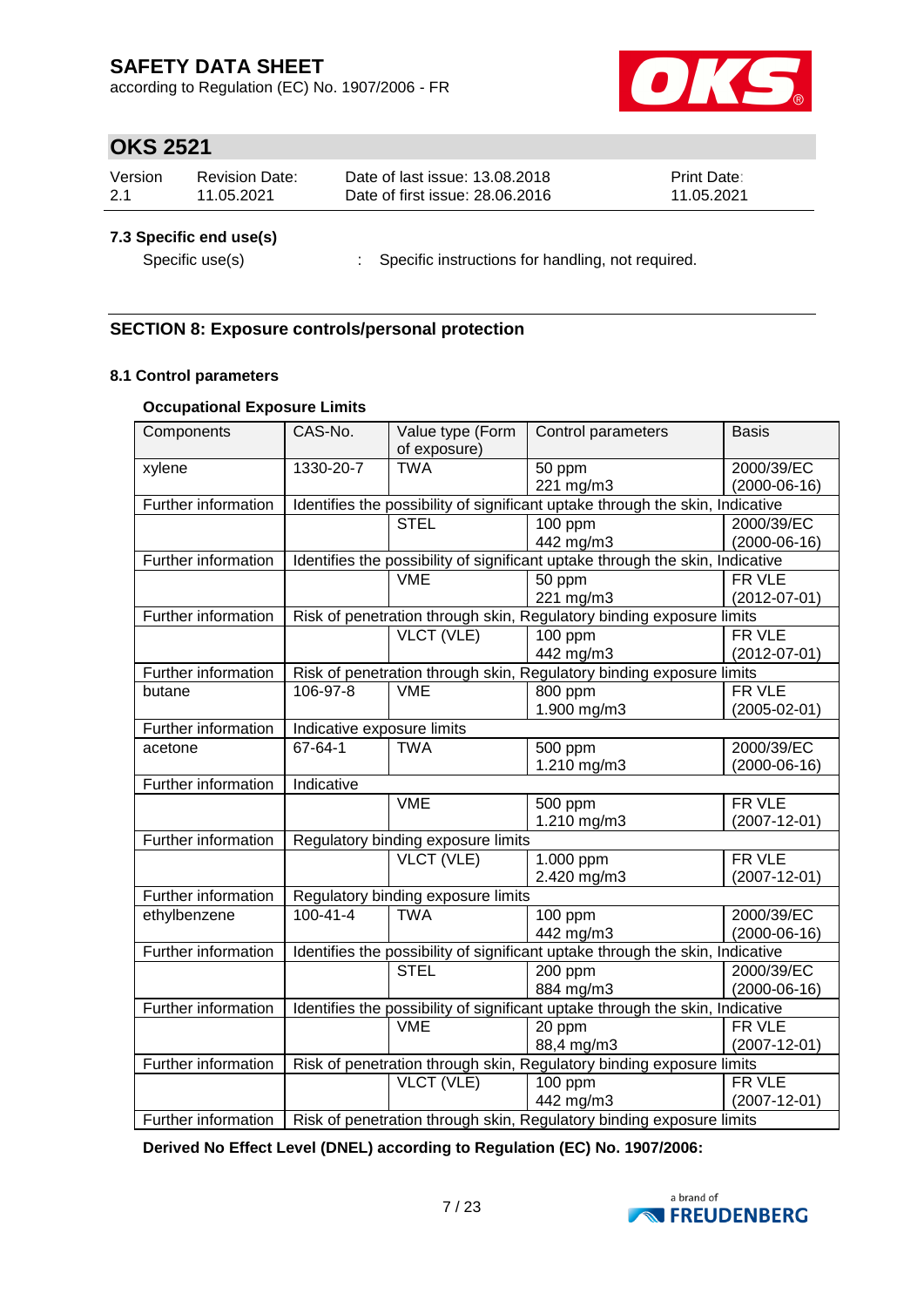according to Regulation (EC) No. 1907/2006 - FR



# **OKS 2521**

| Version | Revision Date: | Date of last issue: 13.08.2018  | <b>Print Date:</b> |
|---------|----------------|---------------------------------|--------------------|
| 2.1     | 11.05.2021     | Date of first issue: 28,06,2016 | 11.05.2021         |

| Substance name                              | End Use | Exposure routes | Potential health ef-<br>fects | Value            |
|---------------------------------------------|---------|-----------------|-------------------------------|------------------|
| $zinc$ powder $-$ zinc<br>dust (stabilised) | Workers | Inhalation      | Long-term systemic<br>effects | $5 \text{ mg/m}$ |
|                                             | Workers | Skin contact    | Long-term systemic<br>effects | 83 mg/kg         |

#### **Predicted No Effect Concentration (PNEC) according to Regulation (EC) No. 1907/2006:**

| Substance name                  | <b>Environmental Compartment</b>          | Value         |
|---------------------------------|-------------------------------------------|---------------|
| zinc powder - zinc dust (stabi- | Fresh water                               | $0,0206$ mg/l |
| lised)                          |                                           |               |
|                                 | Fresh water sediment                      | 235,6 mg/kg   |
|                                 | Marine water                              | 0,0061 mg/l   |
|                                 | Marine sediment                           | $121$ mg/kg   |
|                                 | Microbiological Activity in Sewage Treat- | $0,052$ mg/l  |
|                                 | ment Systems                              |               |
|                                 | Soil                                      | 106,8 mg/kg   |

#### **8.2 Exposure controls**

#### **Engineering measures**

Use only in an area equipped with explosion proof exhaust ventilation. Handle only in a place equipped with local exhaust (or other appropriate exhaust).

#### **Personal protective equipment**

| Eye protection                                                        | Safety glasses with side-shields                                                                                                                                                                                                                                                                                                            |
|-----------------------------------------------------------------------|---------------------------------------------------------------------------------------------------------------------------------------------------------------------------------------------------------------------------------------------------------------------------------------------------------------------------------------------|
| Hand protection<br>Material<br>Break through time<br>Protective index | : Fluorinated rubber<br>$> 10$ min<br>Class 1                                                                                                                                                                                                                                                                                               |
| Remarks                                                               | Wear protective gloves. The break through time depends<br>amongst other things on the material, the thickness and the<br>type of glove and therefore has to be measured for each<br>case.<br>The selected protective gloves have to satisfy the specifica-<br>tions of Regulation (EU) 2016/425 and the standard EN 374<br>derived from it. |
| Respiratory protection                                                | Respirator with combination filter for vapour/particulate (EN<br>141)<br>Short term only                                                                                                                                                                                                                                                    |
| Filter type                                                           | ABEK-P3-filter                                                                                                                                                                                                                                                                                                                              |
|                                                                       | Use respiratory protection unless adequate local exhaust<br>ventilation is provided or exposure assessment demonstrates<br>that exposures are within recommended exposure guidelines.                                                                                                                                                       |
| Protective measures                                                   | The type of protective equipment must be selected according<br>to the concentration and amount of the dangerous substance                                                                                                                                                                                                                   |

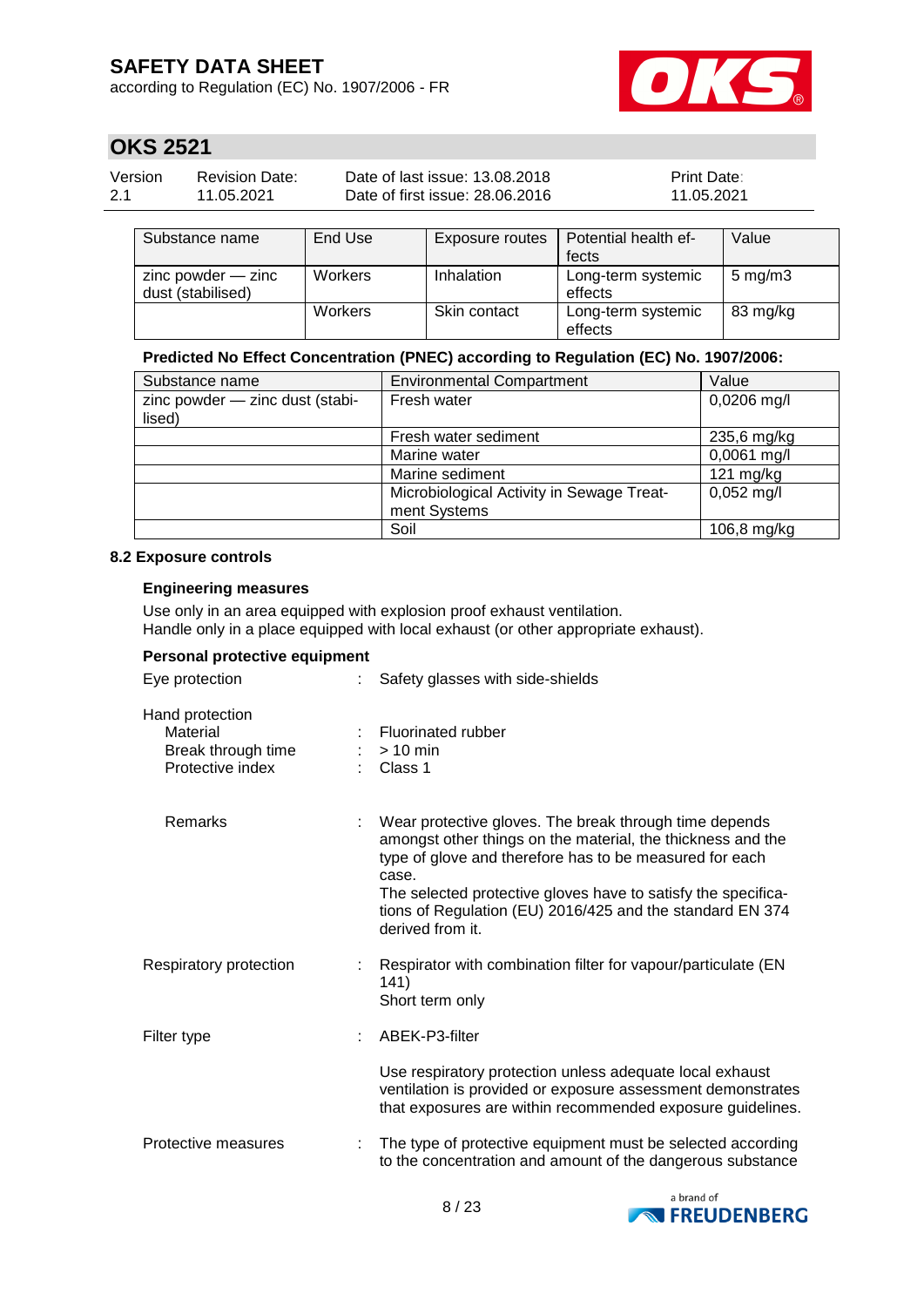according to Regulation (EC) No. 1907/2006 - FR



# **OKS 2521**

| Date of first issue: 28,06,2016<br>$-2.1$<br>11.05.2021<br>11.05.2021 | Version | Revision Date: | Date of last issue: 13.08.2018 | <b>Print Date:</b> |
|-----------------------------------------------------------------------|---------|----------------|--------------------------------|--------------------|
|-----------------------------------------------------------------------|---------|----------------|--------------------------------|--------------------|

at the specific workplace. Choose body protection in relation to its type, to the concentration and amount of dangerous substances, and to the specific work-place.

### **SECTION 9: Physical and chemical properties**

| 9.1 Information on basic physical and chemical properties |                           |                                                                      |  |  |  |
|-----------------------------------------------------------|---------------------------|----------------------------------------------------------------------|--|--|--|
| Appearance                                                | t.                        | aerosol                                                              |  |  |  |
| Colour                                                    | ÷                         | silver                                                               |  |  |  |
| Odour                                                     | t.                        | characteristic                                                       |  |  |  |
| Odour Threshold                                           | ÷.                        | No data available                                                    |  |  |  |
|                                                           |                           |                                                                      |  |  |  |
| pH                                                        | ÷.                        | substance/mixture is non-soluble (in water)                          |  |  |  |
| Melting point/range                                       |                           | No data available                                                    |  |  |  |
| Boiling point/boiling range                               | t.                        | $-161 °C$<br>(1.013 hPa)<br>Not applicable                           |  |  |  |
| Flash point                                               |                           | $-60 °C$<br>Method: Abel-Pensky<br>Not applicable                    |  |  |  |
| Evaporation rate                                          | t.                        | No data available                                                    |  |  |  |
| Flammability (solid, gas)                                 | $\mathbb{R}^{\mathbb{Z}}$ | Extremely flammable aerosol.                                         |  |  |  |
| Upper explosion limit / Upper :<br>flammability limit     |                           | 10,9 %(V)                                                            |  |  |  |
| Lower explosion limit / Lower :<br>flammability limit     |                           | 1,1 %(V)                                                             |  |  |  |
| Vapour pressure                                           |                           | 5.500 hPa (20 °C)<br>not determined                                  |  |  |  |
| Relative vapour density                                   | t.                        | No data available                                                    |  |  |  |
| Relative density                                          | t.                        | 0,66(20 °C)<br>Reference substance: Water<br>The value is calculated |  |  |  |
| Density                                                   |                           | 0,66 g/cm3                                                           |  |  |  |

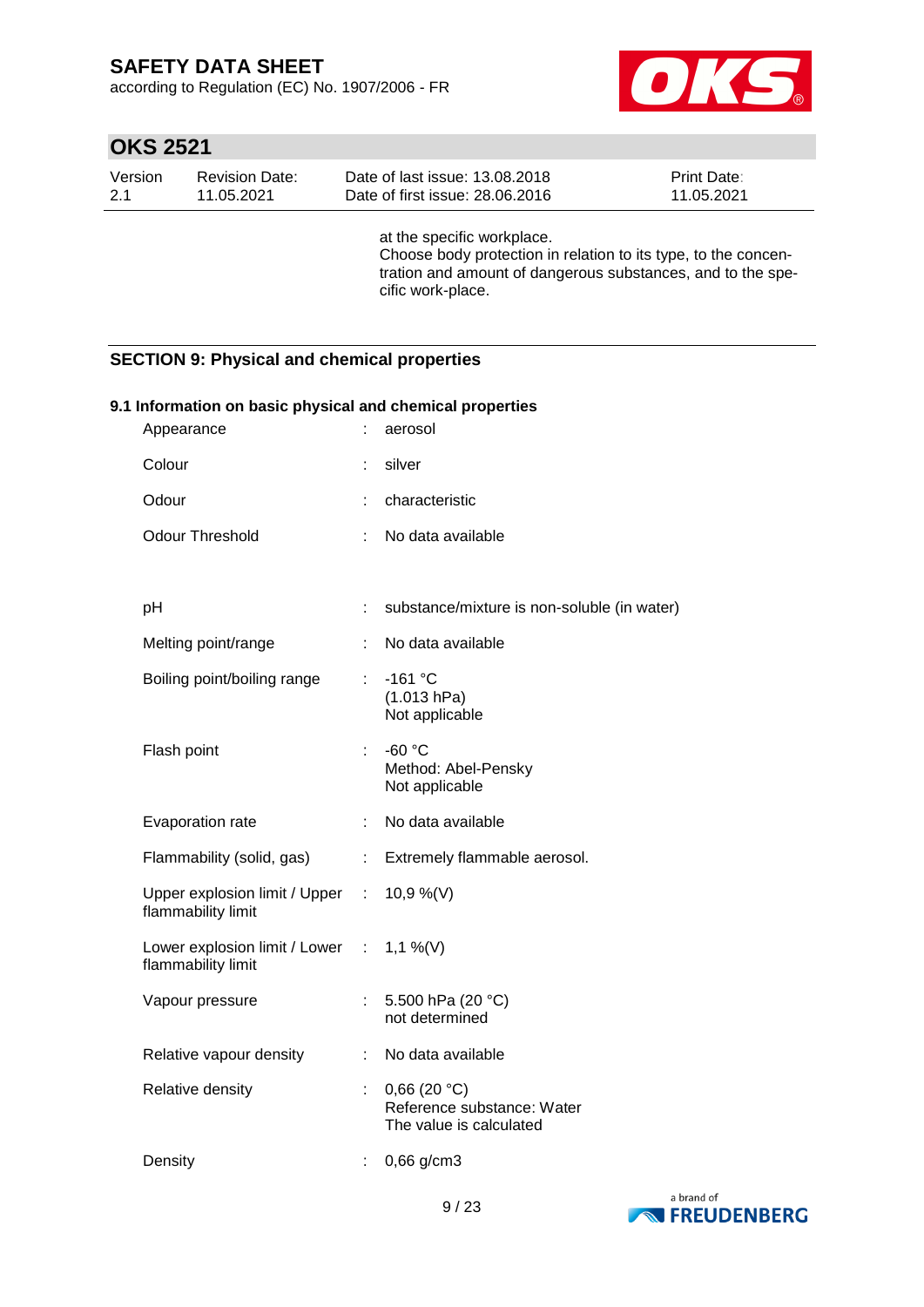according to Regulation (EC) No. 1907/2006 - FR



# **OKS 2521**

| Version<br>2.1 |                     | <b>Revision Date:</b><br>11.05.2021 |   | Date of last issue: 13.08.2018<br>Date of first issue: 28.06.2016 | Print Date:<br>11.05.2021 |
|----------------|---------------------|-------------------------------------|---|-------------------------------------------------------------------|---------------------------|
|                |                     |                                     |   | (20 °C)                                                           |                           |
|                | <b>Bulk density</b> |                                     |   | No data available                                                 |                           |
|                | Solubility(ies)     | Water solubility                    |   | insoluble                                                         |                           |
|                |                     | Solubility in other solvents        | ÷ | No data available                                                 |                           |
|                | octanol/water       | Partition coefficient: n-           |   | No data available                                                 |                           |
|                |                     | Auto-ignition temperature           | ÷ | >200 °C                                                           |                           |
|                |                     | Decomposition temperature           | ÷ | No data available                                                 |                           |
|                | Viscosity           | Viscosity, dynamic                  |   | No data available                                                 |                           |
|                |                     | Viscosity, kinematic                |   | $<$ 20,5 mm2/s (40 °C)                                            |                           |
|                |                     | <b>Explosive properties</b>         |   | Not explosive                                                     |                           |
|                |                     | Oxidizing properties                |   | No data available                                                 |                           |
|                |                     | 9.2 Other information               |   |                                                                   |                           |
|                |                     | Sublimation point                   |   | No data available                                                 |                           |
|                |                     | Metal corrosion rate                |   | Not corrosive to metals                                           |                           |
|                | Self-ignition       |                                     |   | No data available                                                 |                           |
|                |                     |                                     |   |                                                                   |                           |

### **SECTION 10: Stability and reactivity**

| <b>10.1 Reactivity</b><br>No hazards to be specially mentioned.   |    |                                                             |
|-------------------------------------------------------------------|----|-------------------------------------------------------------|
| <b>10.2 Chemical stability</b><br>Stable under normal conditions. |    |                                                             |
| 10.3 Possibility of hazardous reactions                           |    |                                                             |
| Hazardous reactions                                               | ÷. | No dangerous reaction known under conditions of normal use. |
| 10.4 Conditions to avoid                                          |    |                                                             |
| Conditions to avoid                                               |    | $\therefore$ Heat, flames and sparks.                       |
| 10.5 Incompatible materials                                       |    |                                                             |
| Materials to avoid                                                |    | water                                                       |
|                                                                   |    | a hrand of                                                  |

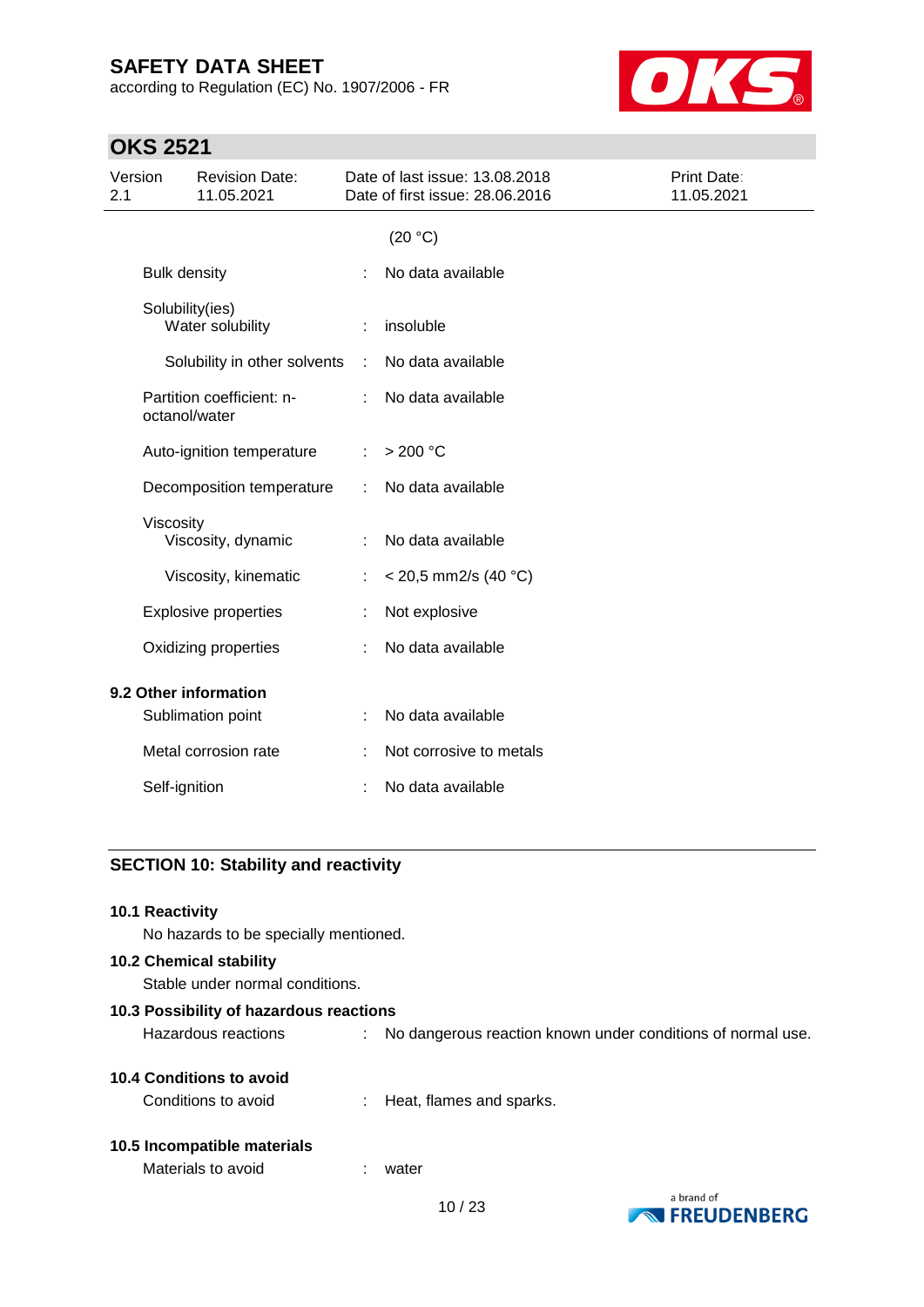according to Regulation (EC) No. 1907/2006 - FR



### **OKS 2521**

| Version | Revision Date: | Date of last issue: 13.08.2018  | <b>Print Date:</b> |
|---------|----------------|---------------------------------|--------------------|
| 2.1     | 11.05.2021     | Date of first issue: 28,06,2016 | 11.05.2021         |

Oxidizing agents

#### **10.6 Hazardous decomposition products**

No decomposition if stored and applied as directed.

### **SECTION 11: Toxicological information**

#### **11.1 Information on toxicological effects**

**Acute toxicity**

**Product:**

| Acute oral toxicity       |   | Remarks: This information is not available.                                                                                                                   |
|---------------------------|---|---------------------------------------------------------------------------------------------------------------------------------------------------------------|
| Acute inhalation toxicity |   | Acute toxicity estimate: > 20 mg/l<br>Exposure time: 4 h<br>Test atmosphere: vapour<br>Method: Calculation method                                             |
|                           |   | Symptoms: Inhalation may provoke the following symptoms:,<br>Respiratory disorder                                                                             |
| Acute dermal toxicity     |   | Acute toxicity estimate: $> 2.000$ mg/kg<br>Method: Calculation method                                                                                        |
|                           |   | Symptoms: Redness, Local irritation                                                                                                                           |
| Components:               |   |                                                                                                                                                               |
| xylene:                   |   |                                                                                                                                                               |
| Acute inhalation toxicity |   | LC50 (Rat): 20 mg/l<br>Exposure time: 4 h<br>Test atmosphere: vapour<br>Assessment: The component/mixture is moderately toxic after<br>short term inhalation. |
| Acute dermal toxicity     | t | LD50 Dermal $(Rat):$ > 1.000 mg/kg<br>Assessment: The component/mixture is moderately toxic after<br>single contact with skin.                                |
| isobutane:                |   |                                                                                                                                                               |
| Acute inhalation toxicity |   | LC50 (Rat): 658 mg/l<br>Exposure time: 4 h<br>Test atmosphere: gas                                                                                            |
| acetone:                  |   |                                                                                                                                                               |
| Acute oral toxicity       |   | LD50 Oral (Rat): 5.800 mg/kg                                                                                                                                  |

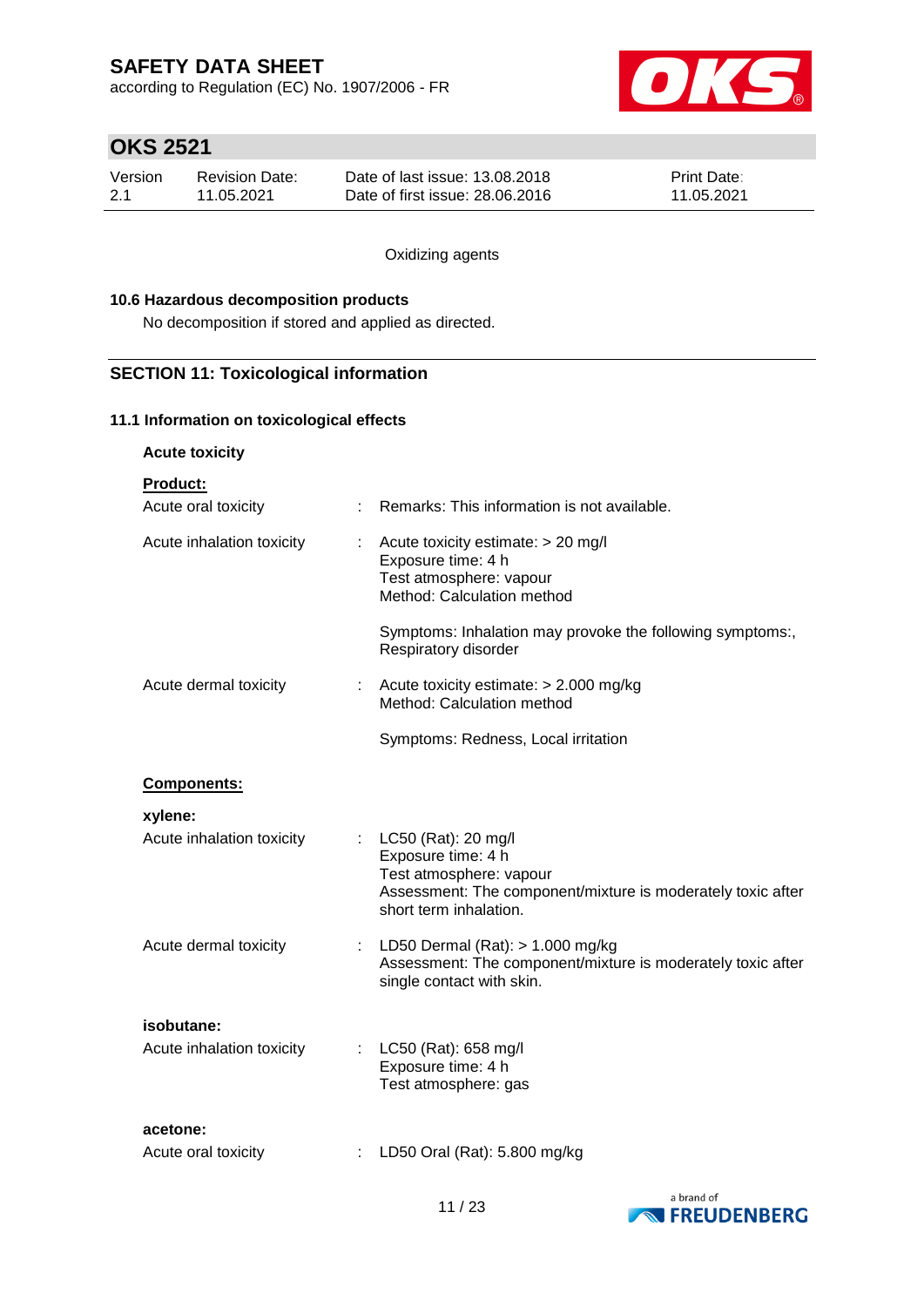according to Regulation (EC) No. 1907/2006 - FR



# **OKS 2521**

| Version<br>2.1 | <b>Revision Date:</b><br>11.05.2021   |                       | Date of last issue: 13.08.2018<br>Date of first issue: 28.06.2016                                                                                                                                            | Print Date:<br>11.05.2021 |
|----------------|---------------------------------------|-----------------------|--------------------------------------------------------------------------------------------------------------------------------------------------------------------------------------------------------------|---------------------------|
|                | ethylbenzene:                         |                       |                                                                                                                                                                                                              |                           |
|                | Acute inhalation toxicity             |                       | : $(Rat): 17,5 mg/l$<br>Exposure time: 4 h                                                                                                                                                                   |                           |
|                | zinc powder - zinc dust (stabilised): |                       |                                                                                                                                                                                                              |                           |
|                | Acute oral toxicity                   |                       | LD50 (Rat): $> 2.000$ mg/kg<br>Method: OECD Test Guideline 401<br>GLP: yes<br>Assessment: The substance or mixture has no acute oral tox-<br>icity                                                           |                           |
|                | Acute inhalation toxicity             | $\mathbb{Z}^{\times}$ | $LC50$ (Rat): $> 5,41$ mg/l<br>Exposure time: 4 h<br>Test atmosphere: dust/mist<br>Method: OECD Test Guideline 403<br>GLP: yes<br>Assessment: The substance or mixture has no acute inhala-<br>tion toxicity |                           |
| butane:        | Acute inhalation toxicity             |                       | : $LC50$ (Rat): 658 mg/l<br>Exposure time: 4 h<br>Test atmosphere: gas                                                                                                                                       |                           |
|                | <b>Skin corrosion/irritation</b>      |                       |                                                                                                                                                                                                              |                           |
|                | <b>Product:</b>                       |                       |                                                                                                                                                                                                              |                           |
|                | Remarks                               | ÷                     | Irritating to skin.                                                                                                                                                                                          |                           |
|                | Components:                           |                       |                                                                                                                                                                                                              |                           |
| xylene:        |                                       |                       |                                                                                                                                                                                                              |                           |
| Result         |                                       |                       | Severe skin irritation                                                                                                                                                                                       |                           |
|                | acetone:                              |                       |                                                                                                                                                                                                              |                           |
| Result         |                                       |                       | Repeated exposure may cause skin dryness or cracking.                                                                                                                                                        |                           |
|                | zinc powder - zinc dust (stabilised): |                       |                                                                                                                                                                                                              |                           |
| Species        |                                       |                       | Rabbit                                                                                                                                                                                                       |                           |
| Result         | Assessment                            |                       | No skin irritation<br>No skin irritation                                                                                                                                                                     |                           |
|                | Serious eye damage/eye irritation     |                       |                                                                                                                                                                                                              |                           |
|                | Product:                              |                       |                                                                                                                                                                                                              |                           |
|                | Remarks                               |                       | Contact with eyes may cause irritation.                                                                                                                                                                      |                           |

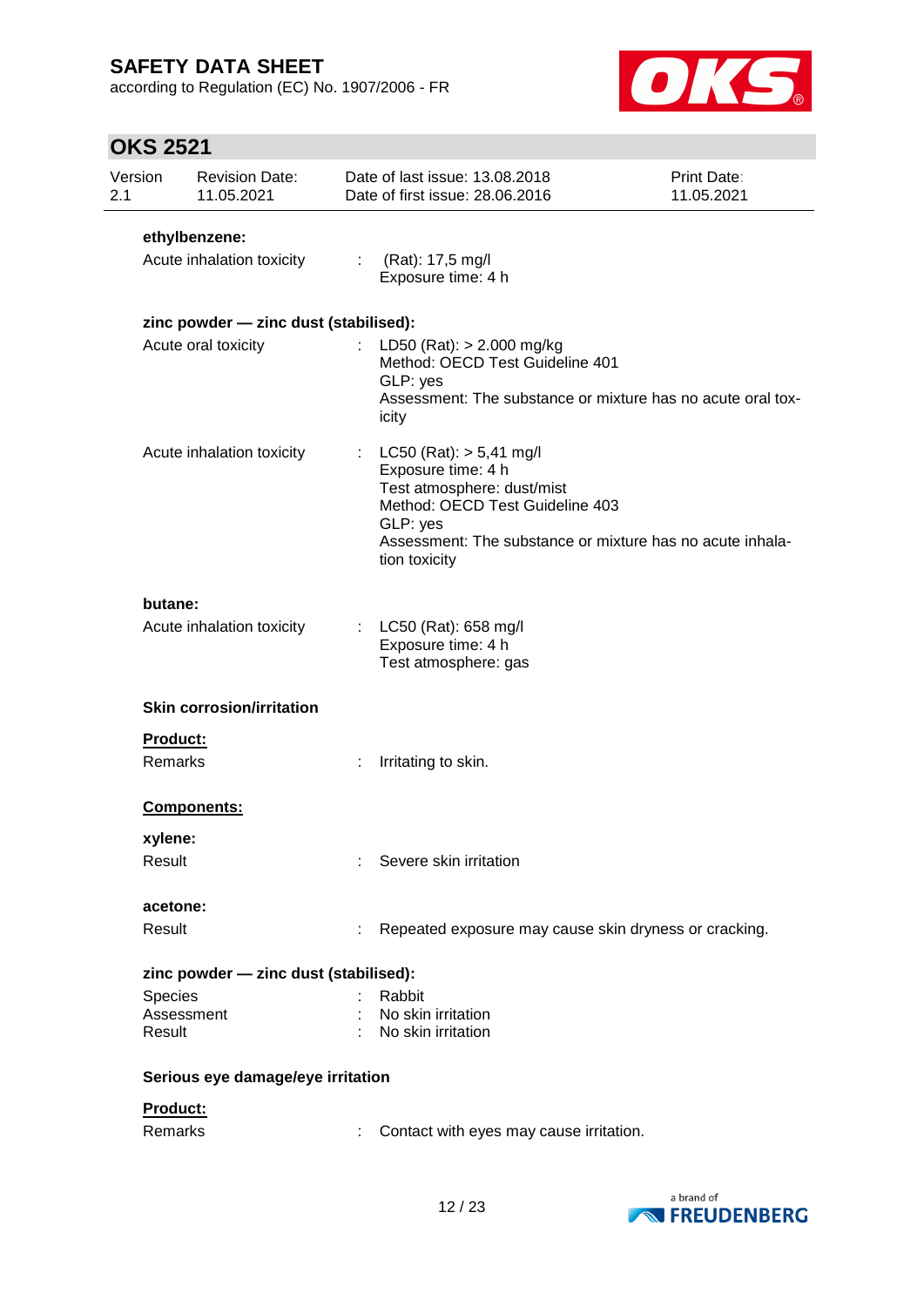according to Regulation (EC) No. 1907/2006 - FR



# **OKS 2521**

|                | UNJ LJL I            |                                       |    |                                                                                      |                           |  |
|----------------|----------------------|---------------------------------------|----|--------------------------------------------------------------------------------------|---------------------------|--|
| Version<br>2.1 |                      | <b>Revision Date:</b><br>11.05.2021   |    | Date of last issue: 13.08.2018<br>Date of first issue: 28.06.2016                    | Print Date:<br>11.05.2021 |  |
|                |                      | <b>Components:</b>                    |    |                                                                                      |                           |  |
|                | acetone:             |                                       |    |                                                                                      |                           |  |
|                | Species              |                                       |    | Rabbit                                                                               |                           |  |
|                | Result               |                                       |    | Eye irritation                                                                       |                           |  |
|                |                      |                                       |    |                                                                                      |                           |  |
|                | Species              | zinc powder - zinc dust (stabilised): |    | Rabbit                                                                               |                           |  |
|                |                      | Exposure time                         |    | 24 h                                                                                 |                           |  |
|                | Assessment           |                                       |    | No eye irritation                                                                    |                           |  |
|                | Method               |                                       |    | <b>OECD Test Guideline 405</b>                                                       |                           |  |
|                | Result               |                                       |    | No eye irritation                                                                    |                           |  |
|                | <b>GLP</b>           |                                       |    | yes                                                                                  |                           |  |
|                |                      | Respiratory or skin sensitisation     |    |                                                                                      |                           |  |
|                | Product:             |                                       |    |                                                                                      |                           |  |
|                | <b>Remarks</b>       |                                       |    | This information is not available.                                                   |                           |  |
|                |                      | Components:                           |    |                                                                                      |                           |  |
|                |                      | zinc powder - zinc dust (stabilised): |    |                                                                                      |                           |  |
|                | Species              |                                       |    | Guinea pig                                                                           |                           |  |
|                | Assessment<br>Method |                                       |    | Did not cause sensitisation on laboratory animals.<br><b>OECD Test Guideline 406</b> |                           |  |
|                | Result               |                                       |    | Did not cause sensitisation on laboratory animals.                                   |                           |  |
|                | <b>GLP</b>           |                                       |    | yes                                                                                  |                           |  |
|                |                      |                                       |    |                                                                                      |                           |  |
|                |                      | <b>Germ cell mutagenicity</b>         |    |                                                                                      |                           |  |
|                | Product:             |                                       |    |                                                                                      |                           |  |
|                |                      | Genotoxicity in vitro                 |    | Remarks: No data available                                                           |                           |  |
|                |                      | Genotoxicity in vivo                  | ÷. | Remarks: No data available                                                           |                           |  |
|                |                      | Components:                           |    |                                                                                      |                           |  |
|                |                      | zinc powder - zinc dust (stabilised): |    |                                                                                      |                           |  |
|                | sessment             | Germ cell mutagenicity-As-            | ÷  | Tests on bacterial or mammalian cell cultures did not show<br>mutagenic effects.     |                           |  |
|                |                      | Carcinogenicity                       |    |                                                                                      |                           |  |
|                | Product:             |                                       |    |                                                                                      |                           |  |
|                | Remarks              |                                       |    | No data available                                                                    |                           |  |
|                |                      |                                       |    |                                                                                      |                           |  |

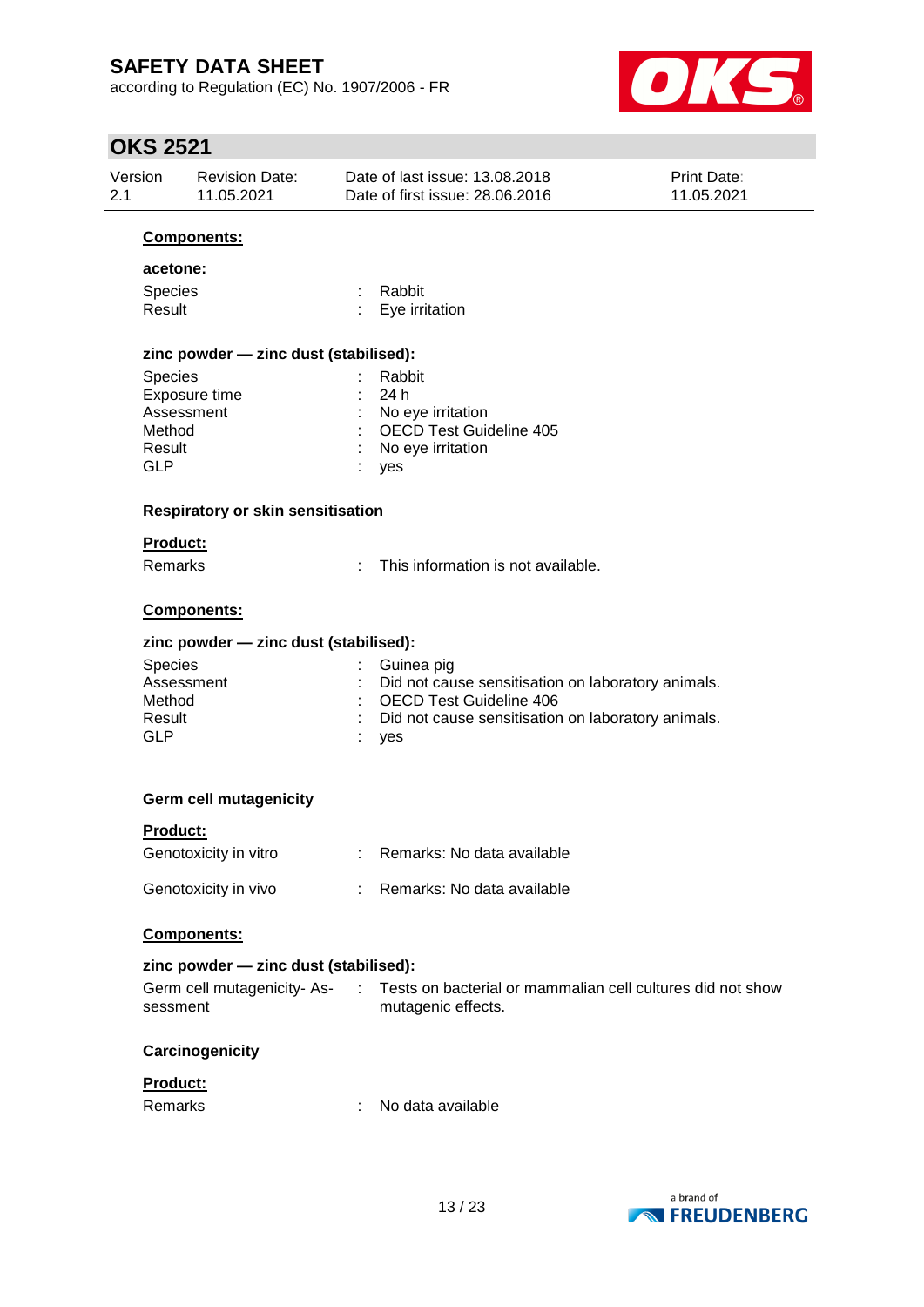according to Regulation (EC) No. 1907/2006 - FR



### **OKS 2521**

| Date of last issue: 13.08.2018<br>Version<br><b>Print Date:</b><br><b>Revision Date:</b><br>Date of first issue: 28,06,2016<br>11.05.2021<br>2.1<br>11.05.2021 |
|----------------------------------------------------------------------------------------------------------------------------------------------------------------|
|----------------------------------------------------------------------------------------------------------------------------------------------------------------|

#### **Components:**

### **zinc powder — zinc dust (stabilised):**

Carcinogenicity - Assess-: No evidence of carcinogenicity in animal studies. ment

#### **Reproductive toxicity**

### **Product:**

| Effects on fertility               | Remarks: No data available |
|------------------------------------|----------------------------|
| Effects on foetal develop-<br>ment | Remarks: No data available |

#### **Components:**

| zinc powder - zinc dust (stabilised): |  |                                |  |  |  |
|---------------------------------------|--|--------------------------------|--|--|--|
| Reproductive toxicity - As-           |  | No toxicity to reproduction    |  |  |  |
| sessment                              |  | No effects on or via lactation |  |  |  |

#### **STOT - single exposure**

#### **Components:**

#### **acetone:**

| Exposure routes | : Inhalation                       |
|-----------------|------------------------------------|
| Assessment      | May cause drowsiness or dizziness. |

### **STOT - repeated exposure**

| <b>Components:</b>            |                                                                                                                               |
|-------------------------------|-------------------------------------------------------------------------------------------------------------------------------|
| ethylbenzene:                 |                                                                                                                               |
| Target Organs<br>Assessment   | hearing organs<br>The substance or mixture is classified as specific target organ<br>toxicant, repeated exposure, category 2. |
| <b>Repeated dose toxicity</b> |                                                                                                                               |
| <b>Product:</b>               |                                                                                                                               |
| <b>Remarks</b>                | : This information is not available.                                                                                          |
| <b>Components:</b>            |                                                                                                                               |
| ethylbenzene:                 |                                                                                                                               |
| Accoccmont                    | The cubetance or mixture is closeified as specific target ergan                                                               |



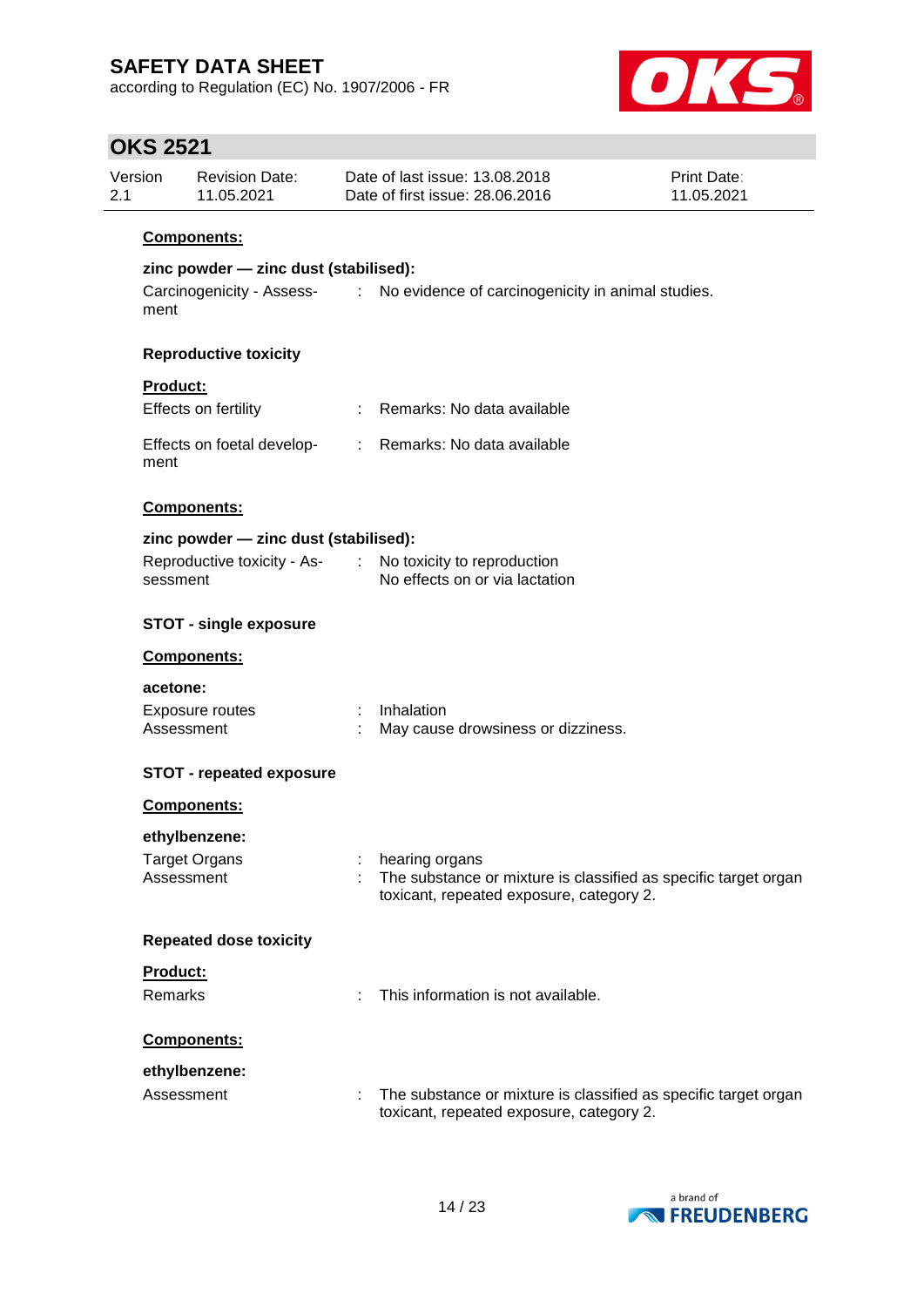according to Regulation (EC) No. 1907/2006 - FR



### **OKS 2521**

| Version | Revision Date: | Date of last issue: 13.08.2018  | <b>Print Date:</b> |
|---------|----------------|---------------------------------|--------------------|
| 2.1     | 11.05.2021     | Date of first issue: 28,06,2016 | 11.05.2021         |

#### **Aspiration toxicity**

#### **Product:**

May be fatal if swallowed and enters airways.

May be fatal if swallowed and enters airways.

#### **Components:**

**xylene:**

May be fatal if swallowed and enters airways.

#### **ethylbenzene:**

May be fatal if swallowed and enters airways.

#### **zinc powder — zinc dust (stabilised):**

No aspiration toxicity classification

#### **Further information**

#### **Product:**

Remarks : Ingestion causes irritation of upper respiratory system and gastrointestinal disturbance.

### **SECTION 12: Ecological information**

#### **12.1 Toxicity**

| <b>Product:</b>                                                                     |   |                                                                                                           |
|-------------------------------------------------------------------------------------|---|-----------------------------------------------------------------------------------------------------------|
| Toxicity to fish                                                                    | ÷ | Remarks: Harmful to aquatic organisms, may cause long-term<br>adverse effects in the aquatic environment. |
| Toxicity to daphnia and other : Remarks: No data available<br>aquatic invertebrates |   |                                                                                                           |
| Toxicity to algae/aquatic<br>plants                                                 |   | Remarks: No data available                                                                                |
| Toxicity to microorganisms                                                          |   | Remarks: No data available                                                                                |

#### **Components:**

| zinc powder $\equiv$ zinc dust (stabilised): |  |                                                                                                                   |  |  |  |
|----------------------------------------------|--|-------------------------------------------------------------------------------------------------------------------|--|--|--|
| Toxicity to fish                             |  | : LC50 (Oncorhynchus kisutch (coho salmon): $0.727 \text{ mg/l}$<br>Exposure time: 96 h<br>Test Type: static test |  |  |  |

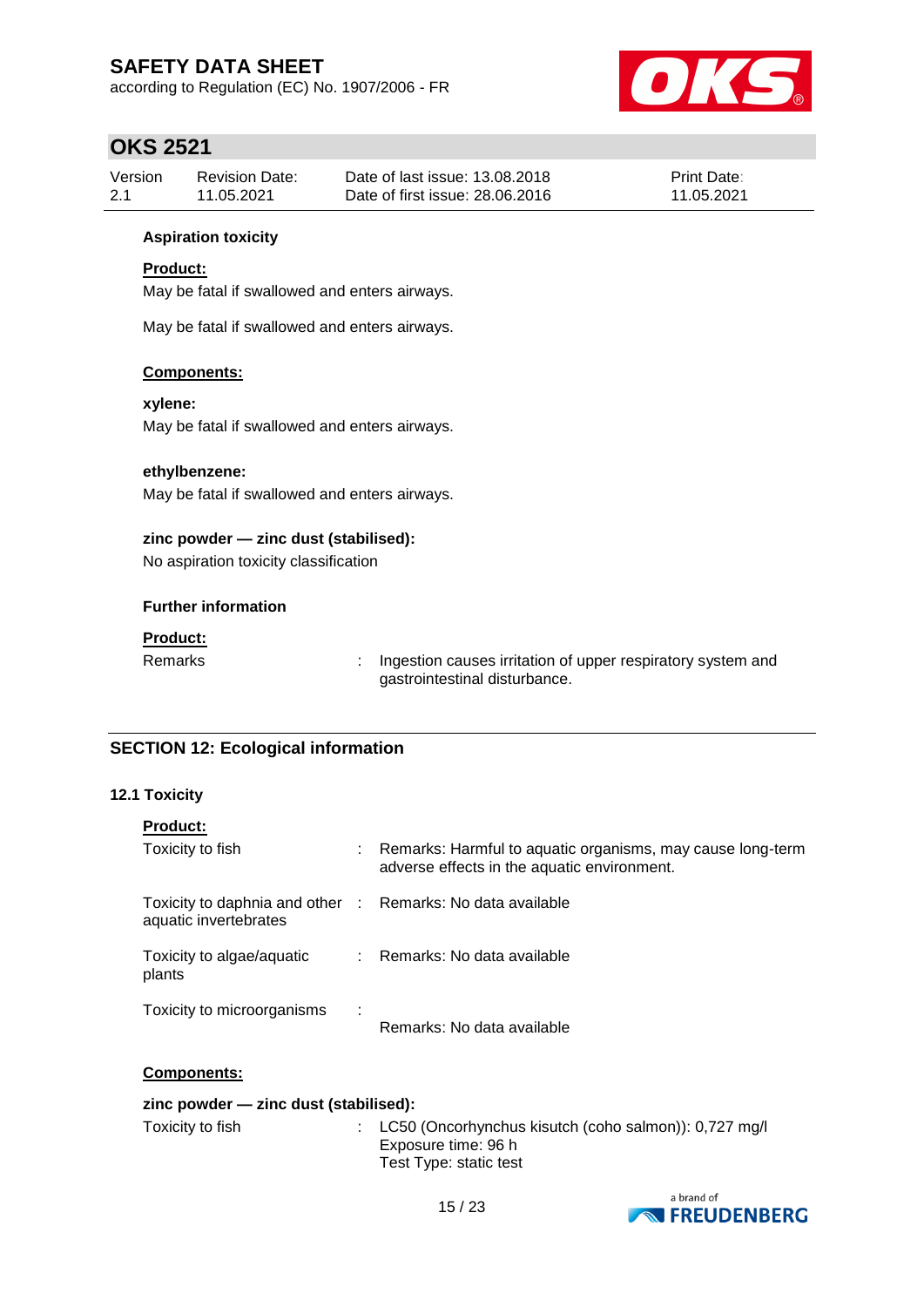according to Regulation (EC) No. 1907/2006 - FR



# **OKS 2521**

| Version<br>2.1 |                 | <b>Revision Date:</b><br>11.05.2021                      |                   | Date of last issue: 13.08.2018<br>Date of first issue: 28.06.2016                                                                                                                                                       | <b>Print Date:</b><br>11.05.2021 |
|----------------|-----------------|----------------------------------------------------------|-------------------|-------------------------------------------------------------------------------------------------------------------------------------------------------------------------------------------------------------------------|----------------------------------|
|                |                 | Toxicity to daphnia and other :<br>aquatic invertebrates |                   | EC50 (Daphnia magna (Water flea)): 0,937 mg/l<br>Exposure time: 48 h<br>Test Type: static test<br>Method: OECD Test Guideline 202                                                                                       |                                  |
|                | icity)          | M-Factor (Acute aquatic tox- :                           |                   | $\mathbf 1$                                                                                                                                                                                                             |                                  |
|                | toxicity)       | M-Factor (Chronic aquatic                                | $\sim$ 1 $\sim$ 1 |                                                                                                                                                                                                                         |                                  |
|                |                 | <b>Ecotoxicology Assessment</b>                          |                   |                                                                                                                                                                                                                         |                                  |
|                |                 | Acute aquatic toxicity                                   | ÷.                | Very toxic to aquatic life.                                                                                                                                                                                             |                                  |
|                |                 | Chronic aquatic toxicity                                 | ÷.                | Very toxic to aquatic life with long lasting effects.                                                                                                                                                                   |                                  |
|                |                 | 12.2 Persistence and degradability                       |                   |                                                                                                                                                                                                                         |                                  |
|                | Product:        |                                                          |                   |                                                                                                                                                                                                                         |                                  |
|                |                 | Biodegradability                                         |                   | : Remarks: No data available                                                                                                                                                                                            |                                  |
|                | ity             |                                                          |                   | Physico-chemical removabil- : Remarks: No data available                                                                                                                                                                |                                  |
|                |                 | Components:                                              |                   |                                                                                                                                                                                                                         |                                  |
|                | acetone:        |                                                          |                   |                                                                                                                                                                                                                         |                                  |
|                |                 | Biodegradability                                         | $\mathbb{Z}^n$    | Result: rapidly biodegradable                                                                                                                                                                                           |                                  |
|                |                 | 12.3 Bioaccumulative potential                           |                   |                                                                                                                                                                                                                         |                                  |
|                | <b>Product:</b> |                                                          |                   |                                                                                                                                                                                                                         |                                  |
|                |                 | Bioaccumulation                                          |                   | Remarks: This mixture contains no substance considered to<br>be persistent, bioaccumulating and toxic (PBT).<br>This mixture contains no substance considered to be very<br>persistent and very bioaccumulating (vPvB). |                                  |
|                |                 | Components:                                              |                   |                                                                                                                                                                                                                         |                                  |
|                | propane:        | Partition coefficient: n-<br>octanol/water               |                   | log Pow: 2,36                                                                                                                                                                                                           |                                  |
|                |                 | isobutane:                                               |                   |                                                                                                                                                                                                                         |                                  |
|                |                 | Partition coefficient: n-<br>octanol/water               |                   | log Pow: 2,88<br>Method: OECD Test Guideline 107                                                                                                                                                                        |                                  |

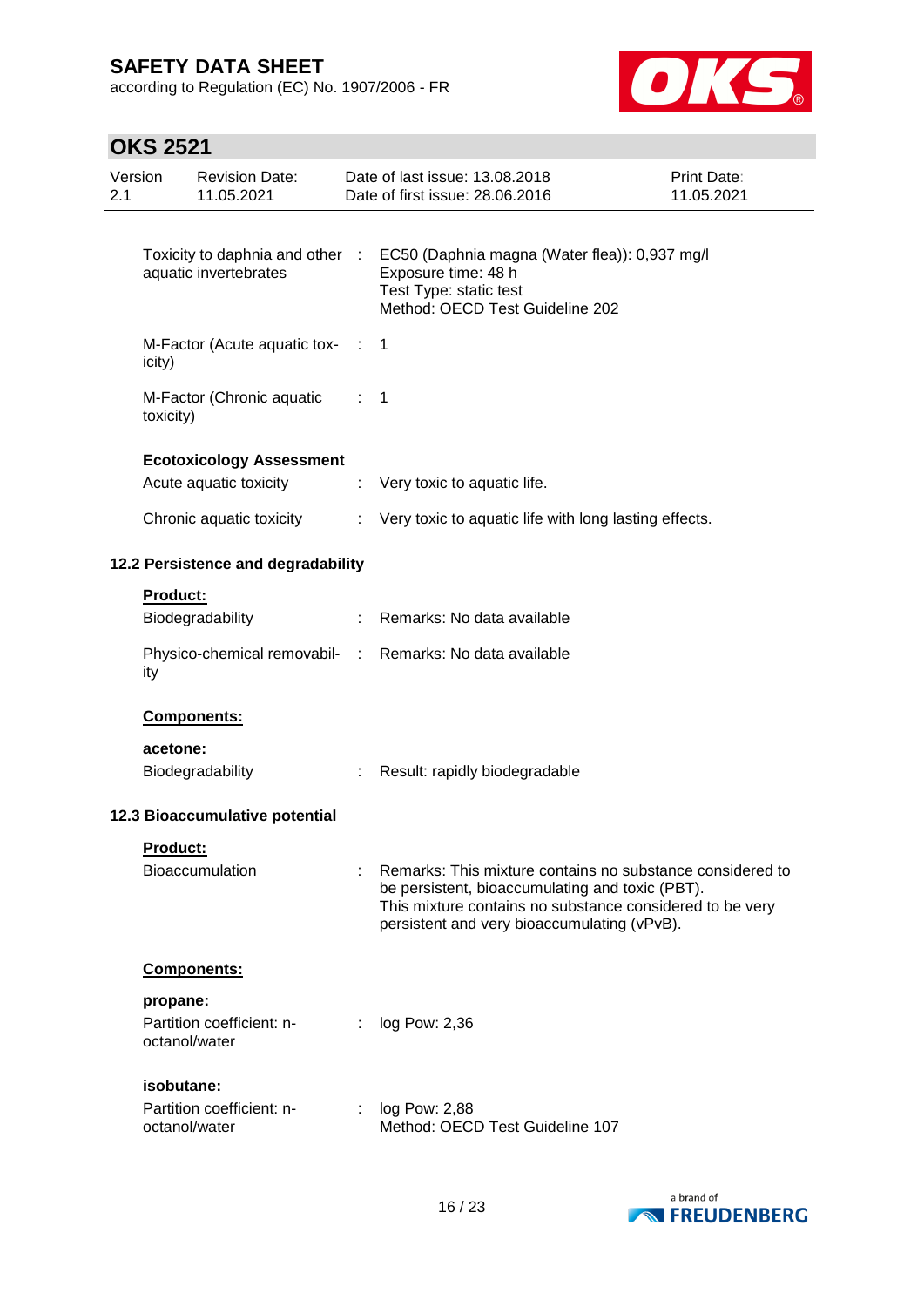according to Regulation (EC) No. 1907/2006 - FR



### **OKS 2521**

| Version<br>2.1 |                 | <b>Revision Date:</b><br>11.05.2021                |   | Date of last issue: 13.08.2018<br>Date of first issue: 28.06.2016                                                                                                                                                                                                         | Print Date:<br>11.05.2021 |
|----------------|-----------------|----------------------------------------------------|---|---------------------------------------------------------------------------------------------------------------------------------------------------------------------------------------------------------------------------------------------------------------------------|---------------------------|
|                | acetone:        |                                                    |   |                                                                                                                                                                                                                                                                           |                           |
|                |                 | <b>Bioaccumulation</b>                             |   | Remarks: Does not bioaccumulate.                                                                                                                                                                                                                                          |                           |
|                | octanol/water   | Partition coefficient: n-                          | ÷ | log Pow: 0,2                                                                                                                                                                                                                                                              |                           |
|                | butane:         |                                                    |   |                                                                                                                                                                                                                                                                           |                           |
|                | octanol/water   | Partition coefficient: n-                          |   | : $log Pow: 2,89$<br>Method: OECD Test Guideline 107                                                                                                                                                                                                                      |                           |
|                |                 | 12.4 Mobility in soil                              |   |                                                                                                                                                                                                                                                                           |                           |
|                | <b>Product:</b> |                                                    |   |                                                                                                                                                                                                                                                                           |                           |
|                | Mobility        |                                                    | ÷ | Remarks: No data available                                                                                                                                                                                                                                                |                           |
|                |                 | Distribution among environ-<br>mental compartments | ÷ | Remarks: No data available                                                                                                                                                                                                                                                |                           |
|                |                 | 12.5 Results of PBT and vPvB assessment            |   |                                                                                                                                                                                                                                                                           |                           |
|                | <b>Product:</b> |                                                    |   |                                                                                                                                                                                                                                                                           |                           |
|                | Assessment      |                                                    |   | This substance/mixture contains no components considered<br>to be either persistent, bioaccumulative and toxic (PBT), or<br>very persistent and very bioaccumulative (vPvB) at levels of<br>0.1% or higher                                                                |                           |
|                |                 | 12.6 Other adverse effects                         |   |                                                                                                                                                                                                                                                                           |                           |
|                | Product:        |                                                    |   |                                                                                                                                                                                                                                                                           |                           |
|                | tial            | Endocrine disrupting poten-                        |   | The substance/mixture does not contain components consid-<br>ered to have endocrine disrupting properties according to<br>REACH Article 57(f) or Commission Delegated regulation<br>(EU) 2017/2100 or Commission Regulation (EU) 2018/605 at<br>levels of 0.1% or higher. |                           |
|                | mation          | Additional ecological infor-                       | ÷ | Harmful to aquatic life with long lasting effects.                                                                                                                                                                                                                        |                           |

### **SECTION 13: Disposal considerations**

### **13.1 Waste treatment methods**

Product : Do not dispose of with domestic refuse. Dispose of as hazardous waste in compliance with local and national regulations.

> Waste codes should be assigned by the user based on the application for which the product was used.

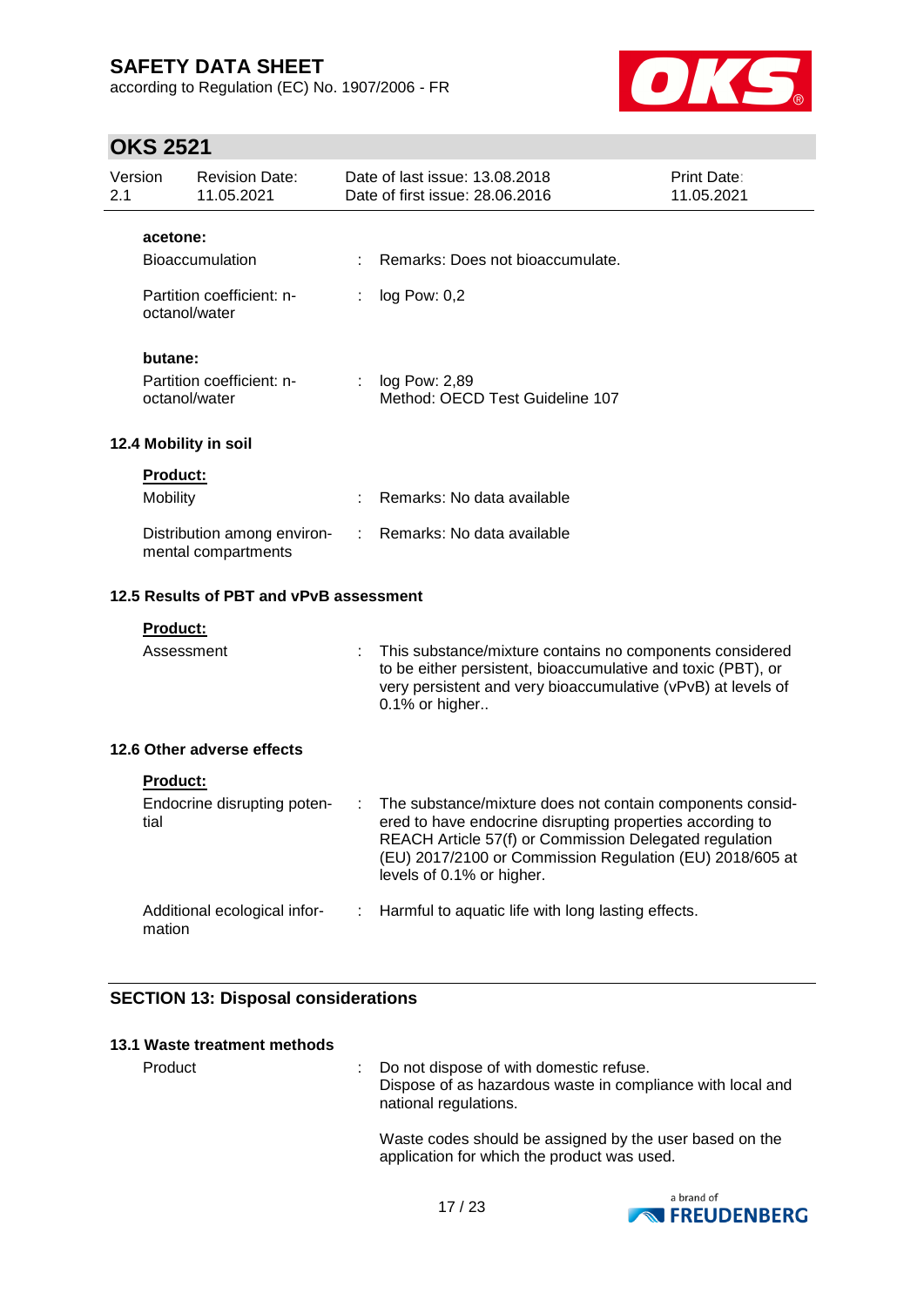according to Regulation (EC) No. 1907/2006 - FR



# **OKS 2521**

| Version<br>2.1 | <b>Revision Date:</b><br>11.05.2021 | Date of last issue: 13.08.2018<br>Date of first issue: 28,06,2016                                                                                                                                                   | <b>Print Date:</b><br>11.05.2021 |
|----------------|-------------------------------------|---------------------------------------------------------------------------------------------------------------------------------------------------------------------------------------------------------------------|----------------------------------|
|                | Contaminated packaging              | Packaging that is not properly emptied must be disposed of as<br>the unused product.<br>Offer empty spray cans to an established disposal company.<br>Pressurized container: Do not pierce or burn, even after use. |                                  |
|                |                                     | The following Waste Codes are only suggestions:                                                                                                                                                                     |                                  |
|                | Waste Code                          | unused product, packagings not completely emptied<br>16 05 04*, gases in pressure containers (including halons)<br>containing hazardous substances                                                                  |                                  |

### **SECTION 14: Transport information**

| 14.1 UN number                                                      |    |                                         |
|---------------------------------------------------------------------|----|-----------------------------------------|
| <b>ADN</b>                                                          | ÷  | <b>UN 1950</b>                          |
| <b>ADR</b>                                                          | ł. | <b>UN 1950</b>                          |
| <b>RID</b>                                                          |    | <b>UN 1950</b>                          |
| <b>IMDG</b>                                                         |    | <b>UN 1950</b>                          |
| <b>IATA</b>                                                         |    | <b>UN 1950</b>                          |
| 14.2 UN proper shipping name                                        |    |                                         |
| <b>ADN</b>                                                          | ÷  | <b>AEROSOLS</b>                         |
| <b>ADR</b>                                                          |    | <b>AEROSOLS</b>                         |
| <b>RID</b>                                                          |    | <b>AEROSOLS</b>                         |
| <b>IMDG</b>                                                         |    | <b>AEROSOLS</b>                         |
| <b>IATA</b>                                                         |    | Aerosols, flammable                     |
| 14.3 Transport hazard class(es)                                     |    |                                         |
| <b>ADN</b>                                                          | ÷. | 2                                       |
| <b>ADR</b>                                                          | ÷. | $\overline{2}$                          |
| <b>RID</b>                                                          |    | $\overline{2}$                          |
| <b>IMDG</b>                                                         |    | 2.1                                     |
| <b>IATA</b>                                                         | ۰  | 2.1                                     |
| 14.4 Packing group                                                  |    |                                         |
| <b>ADN</b><br>Packing group<br><b>Classification Code</b><br>Labels |    | Not assigned by regulation<br>5F<br>2.1 |
| <b>ADR</b><br>Packing group                                         | t  | Not assigned by regulation              |

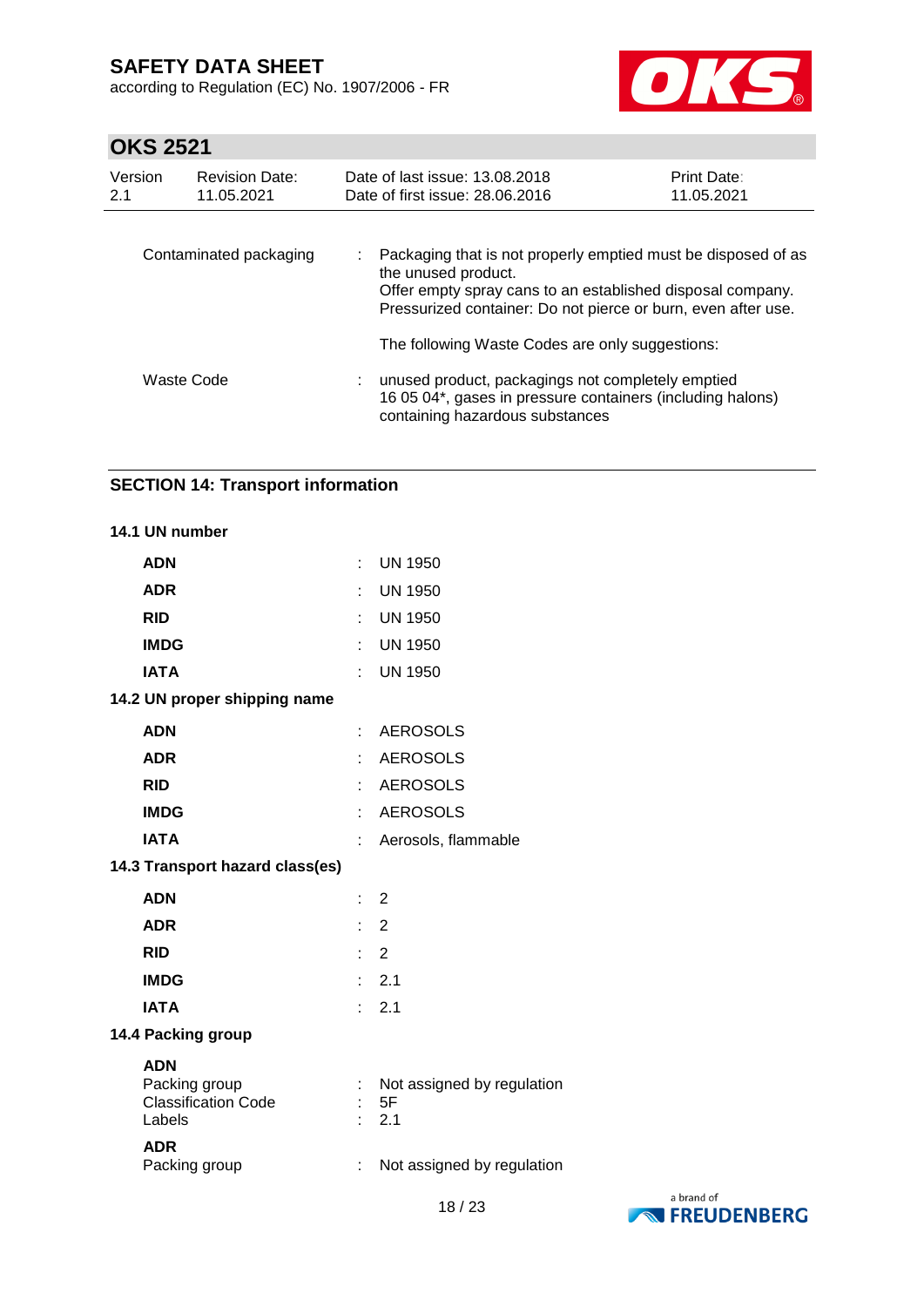according to Regulation (EC) No. 1907/2006 - FR



### **OKS 2521**

| 2.1 | Version                           | <b>Revision Date:</b><br>11.05.2021                                                                  |          | Date of last issue: 13.08.2018<br>Date of first issue: 28.06.2016 | <b>Print Date:</b><br>11.05.2021 |
|-----|-----------------------------------|------------------------------------------------------------------------------------------------------|----------|-------------------------------------------------------------------|----------------------------------|
|     | Labels                            | <b>Classification Code</b><br>Tunnel restriction code                                                |          | 5F<br>2.1<br>(D)                                                  |                                  |
|     | <b>RID</b><br>Labels              | Packing group<br><b>Classification Code</b><br><b>Hazard Identification Number</b>                   |          | Not assigned by regulation<br>5F<br>23<br>2.1                     |                                  |
|     | <b>IMDG</b><br>Labels<br>EmS Code | Packing group                                                                                        |          | Not assigned by regulation<br>2.1<br>$F-D, S-U$                   |                                  |
|     | aircraft)<br>Labels               | <b>IATA (Cargo)</b><br>Packing instruction (cargo<br>Packing instruction (LQ)<br>Packing group       |          | 203<br>Y203<br>Not assigned by regulation<br><b>Flammable Gas</b> |                                  |
|     | ger aircraft)<br>Labels           | <b>IATA (Passenger)</b><br>Packing instruction (passen-<br>Packing instruction (LQ)<br>Packing group | $\sim 1$ | 203<br>Y203<br>Not assigned by regulation<br><b>Flammable Gas</b> |                                  |
|     |                                   | <b>14.5 Environmental hazards</b>                                                                    |          |                                                                   |                                  |
|     | <b>ADN</b>                        | Environmentally hazardous                                                                            |          | no                                                                |                                  |
|     | <b>ADR</b>                        | Environmentally hazardous                                                                            |          | no                                                                |                                  |
|     | <b>RID</b>                        | Environmentally hazardous                                                                            |          | no                                                                |                                  |
|     | <b>IMDG</b>                       | Marine pollutant                                                                                     |          | no                                                                |                                  |
|     |                                   | <b>IATA (Passenger)</b><br>Environmentally hazardous                                                 |          | no                                                                |                                  |
|     |                                   | <b>IATA (Cargo)</b><br>Environmentally hazardous                                                     |          | no                                                                |                                  |
|     |                                   |                                                                                                      |          |                                                                   |                                  |

#### **14.6 Special precautions for user**

The transport classification(s) provided herein are for informational purposes only, and solely based upon the properties of the unpackaged material as it is described within this Safety Data Sheet. Transportation classifications may vary by mode of transportation, package sizes, and variations in regional or country regulations.

#### **14.7 Transport in bulk according to Annex II of Marpol and the IBC Code**

Remarks : Not applicable for product as supplied.

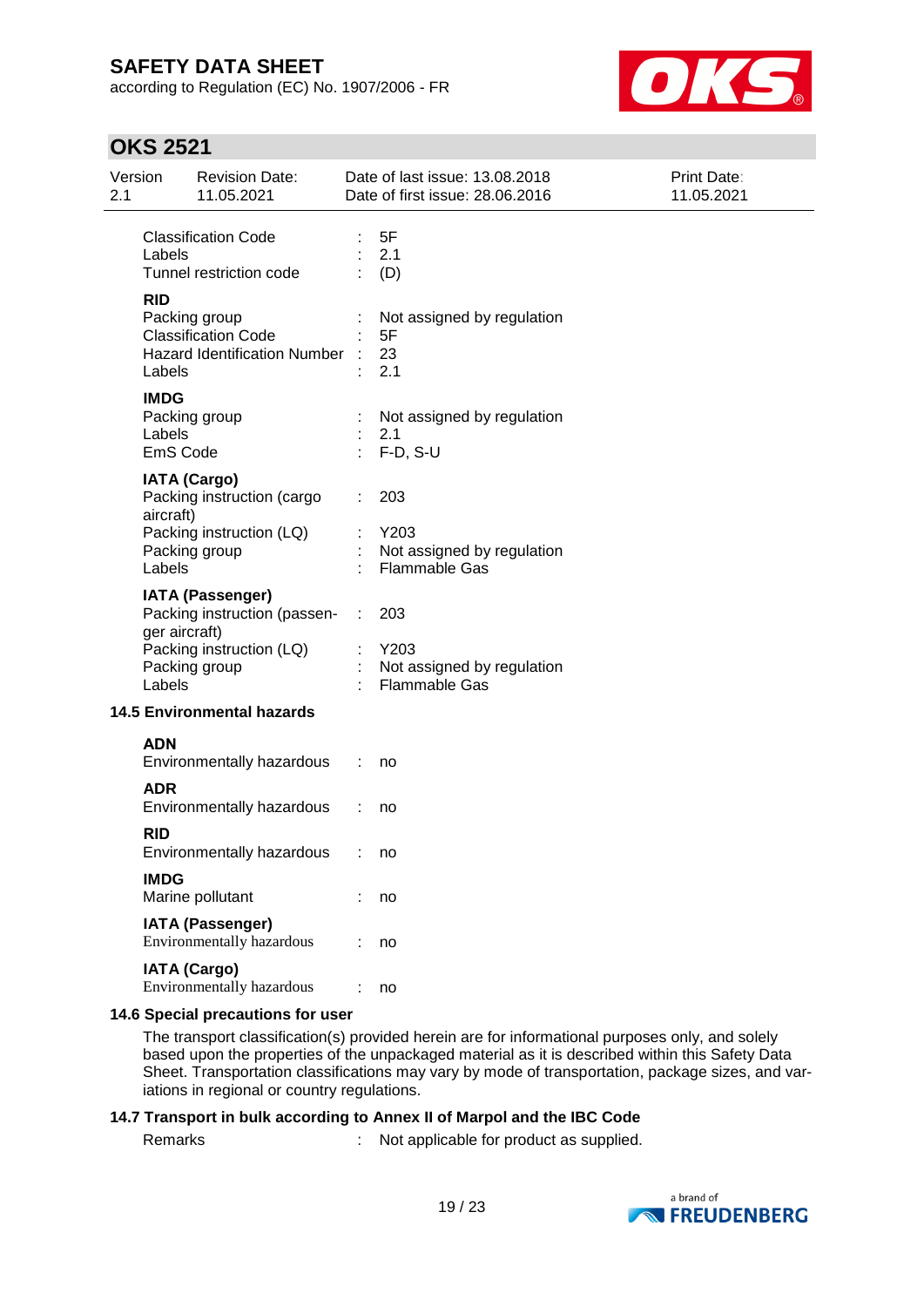according to Regulation (EC) No. 1907/2006 - FR



### **OKS 2521**

| Version | Revision Date: | Date of last issue: 13.08.2018  | <b>Print Date:</b> |
|---------|----------------|---------------------------------|--------------------|
| 2.1     | 11.05.2021     | Date of first issue: 28,06,2016 | 11.05.2021         |

### **SECTION 15: Regulatory information**

#### **15.1 Safety, health and environmental regulations/legislation specific for the substance or mixture**

| REACH - Candidate List of Substances of Very High<br>Concern for Authorisation (Article 59).                                                         |    | This product does not contain sub-<br>stances of very high concern (Regu-<br>lation (EC) No 1907/2006 (REACH),                                       |
|------------------------------------------------------------------------------------------------------------------------------------------------------|----|------------------------------------------------------------------------------------------------------------------------------------------------------|
| REACH - List of substances subject to authorisation<br>(Annex XIV)                                                                                   | ÷. | Article 57).<br>Not applicable                                                                                                                       |
| Regulation (EC) No 1005/2009 on substances that de-<br>plete the ozone layer                                                                         |    | Not applicable                                                                                                                                       |
| Regulation (EU) 2019/1021 on persistent organic pollu-<br>tants (recast)                                                                             | ÷  | Not applicable                                                                                                                                       |
| Regulation (EC) No 649/2012 of the European Parlia-<br>ment and the Council concerning the export and import                                         |    | xylene                                                                                                                                               |
| of dangerous chemicals                                                                                                                               |    | ethylbenzene                                                                                                                                         |
| REACH - Restrictions on the manufacture, placing on<br>the market and use of certain dangerous substances,<br>preparations and articles (Annex XVII) |    | Conditions of restriction for the fol-<br>lowing entries should be considered:<br>xylene<br>(Number on list 3)<br>ethylbenzene<br>(Number on list 3) |
| Regulation (EU) 2019/1148 on the marketing and use of<br>explosives precursors                                                                       |    |                                                                                                                                                      |
| Acquisition, introduction, possession or use of the explo-<br>sive precursor by the general public is subject to report-<br>ing obligations.         |    | acetone (ANNEX II)                                                                                                                                   |

P5c

P2

Seveso III: Directive 2012/18/EU of the European Parliament and of the Council on the control of major-accident hazards involving dangerous substances. FLAMMABLE AEROSOLS

| 18 | Liquefied extremely flam-<br>mable gases (including<br>LPG) and natural gas |
|----|-----------------------------------------------------------------------------|
|    |                                                                             |

Occupational Illnesses (R- : 4 bis, 84 461-3, France)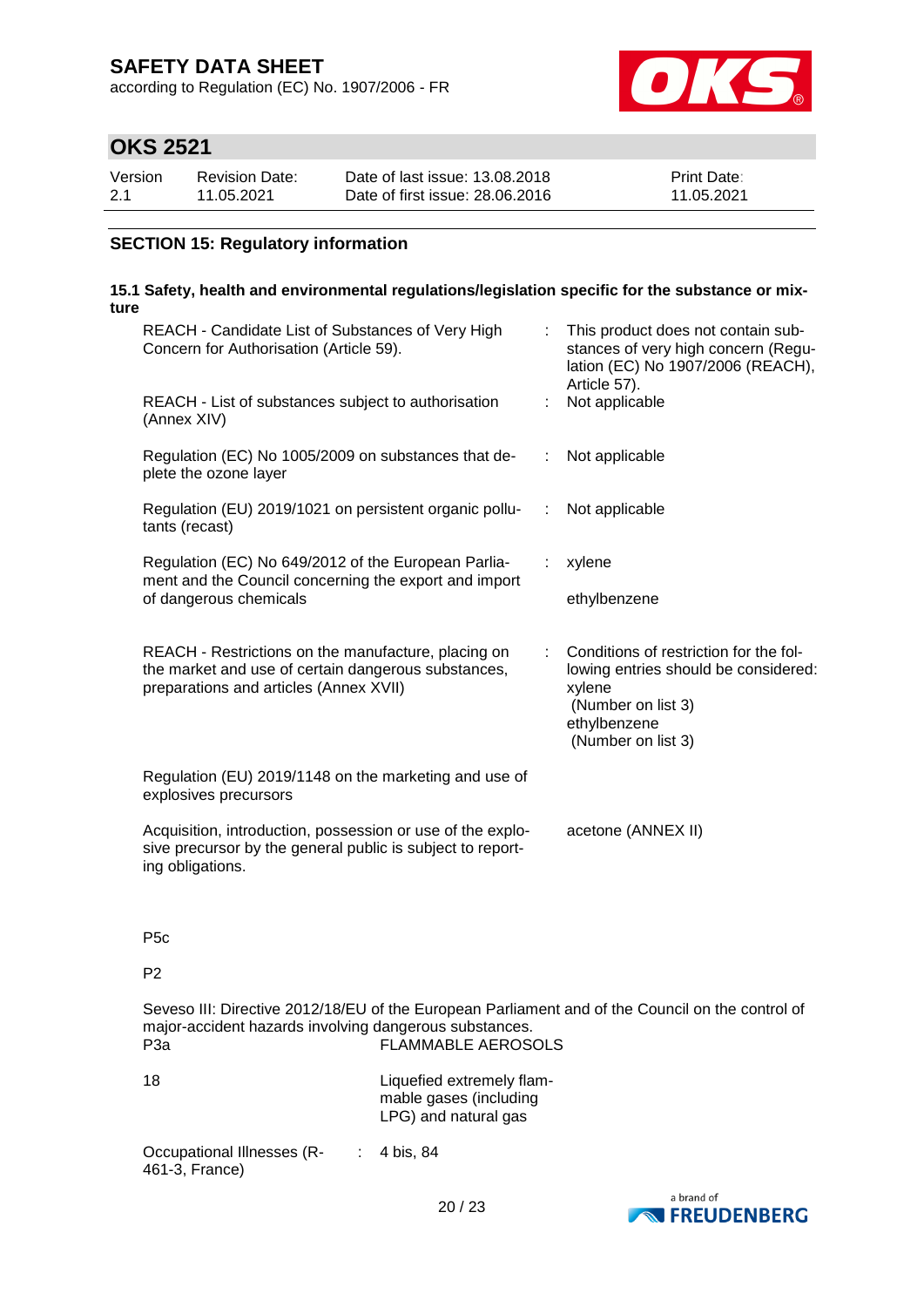according to Regulation (EC) No. 1907/2006 - FR



### **OKS 2521**

| Version<br>2.1 | <b>Revision Date:</b><br>11.05.2021                                                            | Date of last issue: 13.08.2018<br>Date of first issue: 28.06.2016                                                                                                     | Print Date:<br>11.05.2021 |
|----------------|------------------------------------------------------------------------------------------------|-----------------------------------------------------------------------------------------------------------------------------------------------------------------------|---------------------------|
|                | Reinforced medical supervi-<br>sion (R4624-18)                                                 | $\therefore$ The product has no CMR properties                                                                                                                        |                           |
|                | Installations classified for the<br>protection of the environment<br>(Environment Code R511-9) | 4320, 4331, 4734, 4718                                                                                                                                                |                           |
|                | Volatile organic compounds                                                                     | Directive 2010/75/EU of 24 November 2010 on industrial<br>emissions (integrated pollution prevention and control)<br>Volatile organic compounds (VOC) content: 99,5 % |                           |

#### **Other regulations:**

Take note of Directive 92/85/EEC regarding maternity protection or stricter national regulations, where applicable.

Take note of Directive 94/33/EC on the protection of young people at work or stricter national regulations, where applicable.

#### **15.2 Chemical safety assessment**

This information is not available.

#### **SECTION 16: Other information**

#### **Full text of H-Statements**

| Extremely flammable gas.<br>Highly flammable liquid and vapour.<br>Flammable liquid and vapour.<br>Contains gas under pressure; may explode if heated.<br>÷.<br>May be fatal if swallowed and enters airways.<br>Harmful in contact with skin.<br>Causes skin irritation.<br>Causes serious eye irritation.<br>Harmful if inhaled.<br>May cause drowsiness or dizziness.<br>May cause damage to organs through prolonged or repeated |
|--------------------------------------------------------------------------------------------------------------------------------------------------------------------------------------------------------------------------------------------------------------------------------------------------------------------------------------------------------------------------------------------------------------------------------------|
| exposure.<br>Very toxic to aquatic life.<br>٠<br>Very toxic to aquatic life with long lasting effects.                                                                                                                                                                                                                                                                                                                               |
|                                                                                                                                                                                                                                                                                                                                                                                                                                      |

#### **Full text of other abbreviations**

Note C : Some organic substances may be marketed either in a specific isomeric form or as a mixture of several isomers. In this

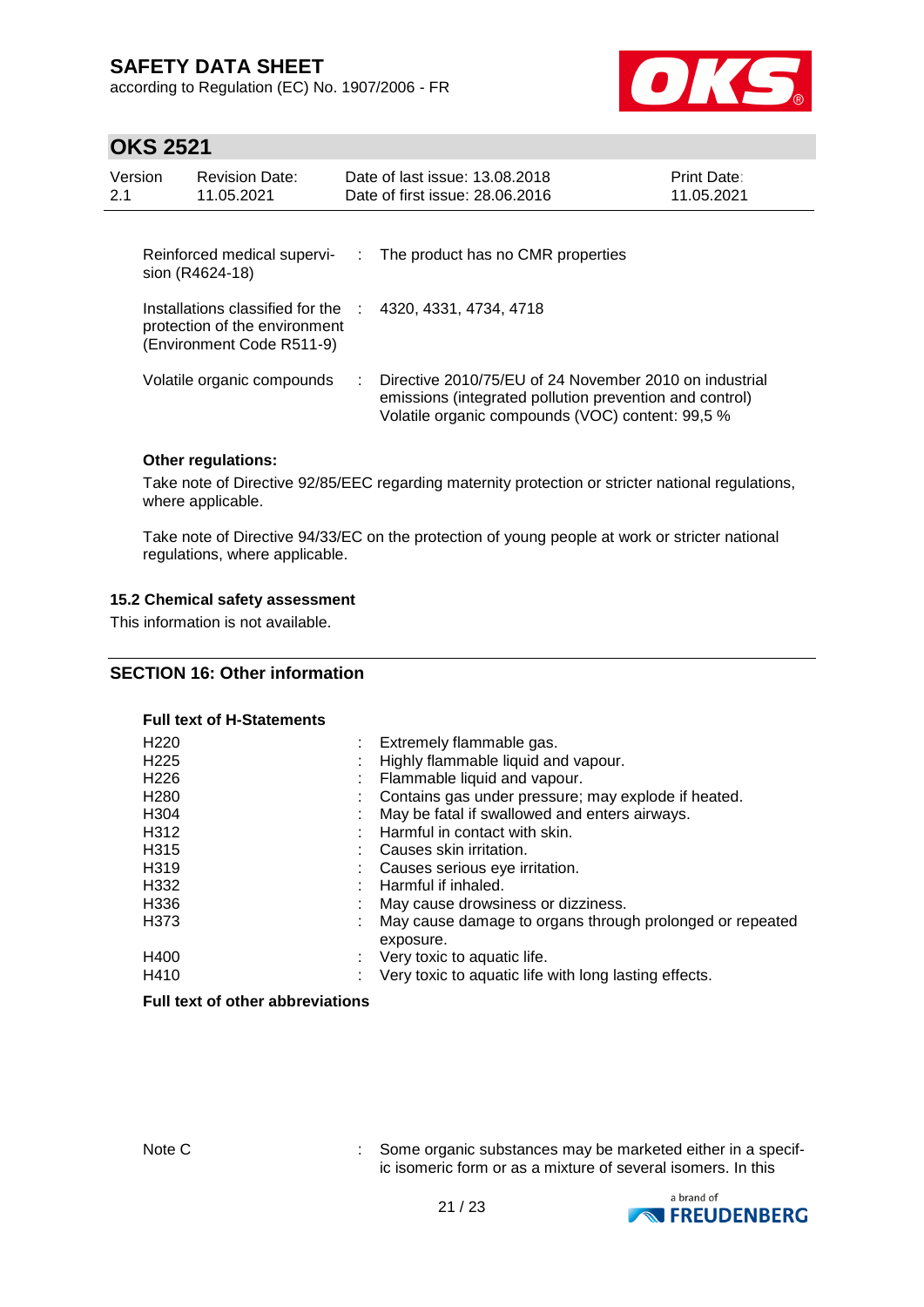according to Regulation (EC) No. 1907/2006 - FR



### **OKS 2521**

| Version<br>2.1 | <b>Revision Date:</b><br>11.05.2021 | Date of last issue: 13.08.2018<br>Date of first issue: 28,06,2016                                                                                                                                                                                                                                                                                                                                                                                                                                                                                                                                                                                                              | Print Date:<br>11.05.2021 |
|----------------|-------------------------------------|--------------------------------------------------------------------------------------------------------------------------------------------------------------------------------------------------------------------------------------------------------------------------------------------------------------------------------------------------------------------------------------------------------------------------------------------------------------------------------------------------------------------------------------------------------------------------------------------------------------------------------------------------------------------------------|---------------------------|
|                | Note $U$ (table 3.1)                | case the supplier must state on the label whether the sub-<br>stance is a specific isomer or a mixture of isomers.<br>When put on the market gases have to be classified as "Gas-<br>es under pressure", in one of the groups compressed gas,<br>liquefied gas, refrigerated liquefied gas or dissolved gas. The<br>group depends on the physical state in which the gas is pack-<br>aged and therefore has to be assigned case by case. The<br>following codes are assigned: Press. Gas (Comp.) Press. Gas<br>(Liq.) Press. Gas (Ref. Liq.) Press. Gas (Diss.) Aerosols shall<br>not be classified as gases under pressure (See Annex I, Part<br>2, Section 2.3.2.1, Note 2). |                           |
| 2000/39/EC     |                                     | : Europe. Commission Directive 2000/39/EC establishing a first<br>list of indicative occupational exposure limit values                                                                                                                                                                                                                                                                                                                                                                                                                                                                                                                                                        |                           |
| FR VLE         |                                     | France. Occupational Exposure Limits (INRS)                                                                                                                                                                                                                                                                                                                                                                                                                                                                                                                                                                                                                                    |                           |
|                | 2000/39/EC / TWA                    | Limit Value - eight hours                                                                                                                                                                                                                                                                                                                                                                                                                                                                                                                                                                                                                                                      |                           |
|                | 2000/39/EC / STEL                   | Short term exposure limit                                                                                                                                                                                                                                                                                                                                                                                                                                                                                                                                                                                                                                                      |                           |
|                | FR VLE / VME                        | : Time Weighted Average                                                                                                                                                                                                                                                                                                                                                                                                                                                                                                                                                                                                                                                        |                           |
|                | FR VLE / VLCT (VLE)                 | Short Term Exposure Limit                                                                                                                                                                                                                                                                                                                                                                                                                                                                                                                                                                                                                                                      |                           |

ADN - European Agreement concerning the International Carriage of Dangerous Goods by Inland Waterways; ADR - European Agreement concerning the International Carriage of Dangerous Goods by Road; AIIC - Australian Inventory of Industrial Chemicals; ASTM - American Society for the Testing of Materials; bw - Body weight; CLP - Classification Labelling Packaging Regulation; Regulation (EC) No 1272/2008; CMR - Carcinogen, Mutagen or Reproductive Toxicant; DIN - Standard of the German Institute for Standardisation; DSL - Domestic Substances List (Canada); ECHA - European Chemicals Agency; EC-Number - European Community number; ECx - Concentration associated with x% response; ELx - Loading rate associated with x% response; EmS - Emergency Schedule; ENCS - Existing and New Chemical Substances (Japan); ErCx - Concentration associated with x% growth rate response; GHS - Globally Harmonized System; GLP - Good Laboratory Practice; IARC - International Agency for Research on Cancer; IATA - International Air Transport Association; IBC - International Code for the Construction and Equipment of Ships carrying Dangerous Chemicals in Bulk; IC50 - Half maximal inhibitory concentration; ICAO - International Civil Aviation Organization; IECSC - Inventory of Existing Chemical Substances in China; IMDG - International Maritime Dangerous Goods; IMO - International Maritime Organization; ISHL - Industrial Safety and Health Law (Japan); ISO - International Organisation for Standardization; KECI - Korea Existing Chemicals Inventory; LC50 - Lethal Concentration to 50 % of a test population; LD50 - Lethal Dose to 50% of a test population (Median Lethal Dose); MARPOL - International Convention for the Prevention of Pollution from Ships; n.o.s. - Not Otherwise Specified; NO(A)EC - No Observed (Adverse) Effect Concentration; NO(A)EL - No Observed (Adverse) Effect Level; NOELR - No Observable Effect Loading Rate; NZIoC - New Zealand Inventory of Chemicals; OECD - Organization for Economic Co-operation and Development; OPPTS - Office of Chemical Safety and Pollution Prevention; PBT - Persistent, Bioaccumulative and Toxic substance; PICCS - Philippines Inventory of Chemicals and Chemical Substances; (Q)SAR - (Quantitative) Structure Activity Relationship; REACH - Regulation (EC) No 1907/2006 of the European Parliament and of the Council concerning the Registration, Evaluation, Authorisation and Restriction of Chemicals; RID - Regulations concerning the International Carriage of Dangerous Goods by Rail; SADT - Self-Accelerating Decomposition Temperature; SDS - Safety Data Sheet; SVHC - Substance of Very High Concern; TCSI - Taiwan Chemical Substance Inventory; TRGS - Technical Rule for Hazardous Substances; TSCA - Toxic Substances Control Act (United States); UN - United Nations; vPvB - Very Persistent and Very Bioaccumulative

#### **Further information**